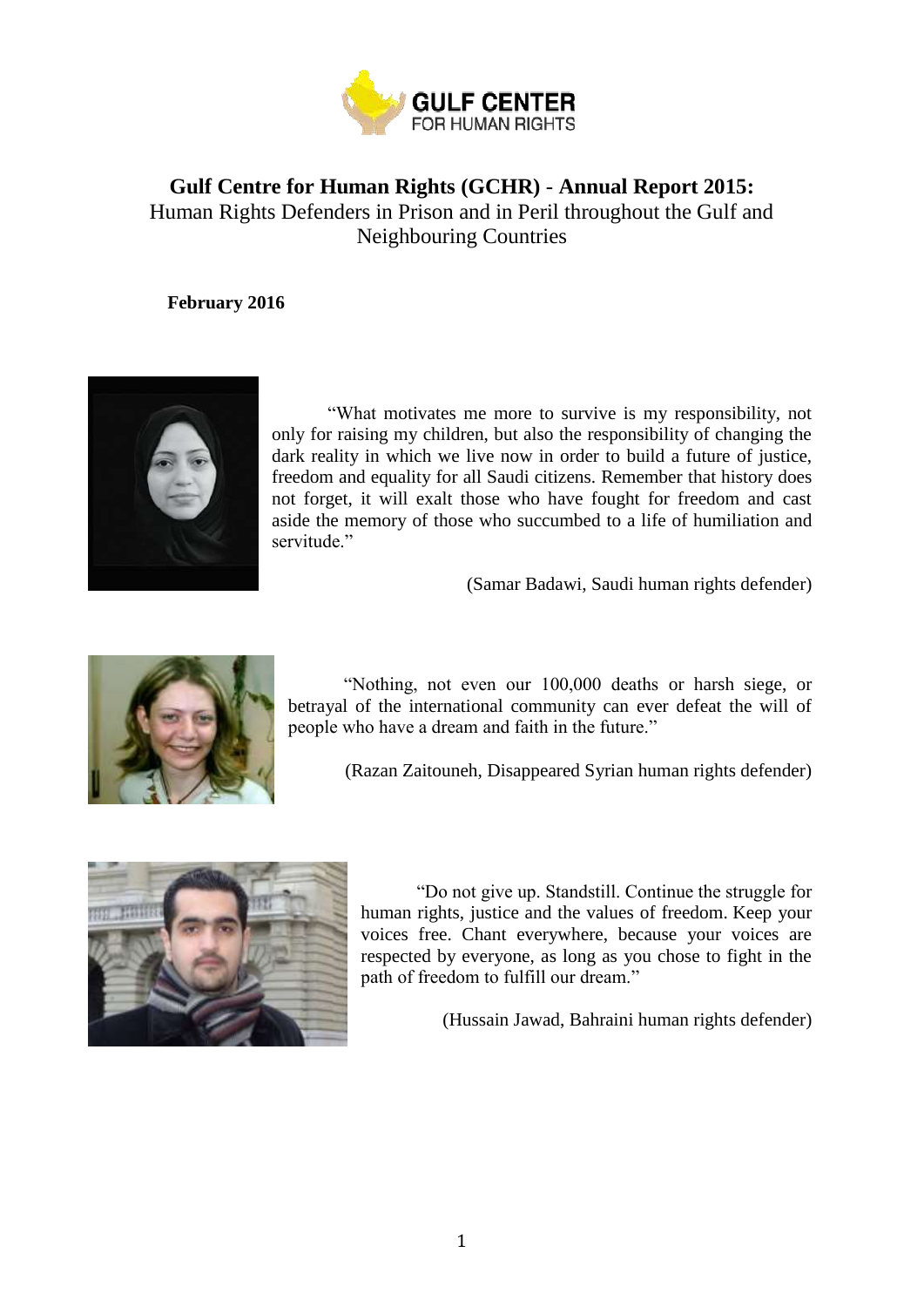

| <b>Contents</b> |  |
|-----------------|--|
|                 |  |
|                 |  |
|                 |  |
|                 |  |
|                 |  |
|                 |  |
|                 |  |
|                 |  |
|                 |  |
|                 |  |
|                 |  |
|                 |  |
|                 |  |
|                 |  |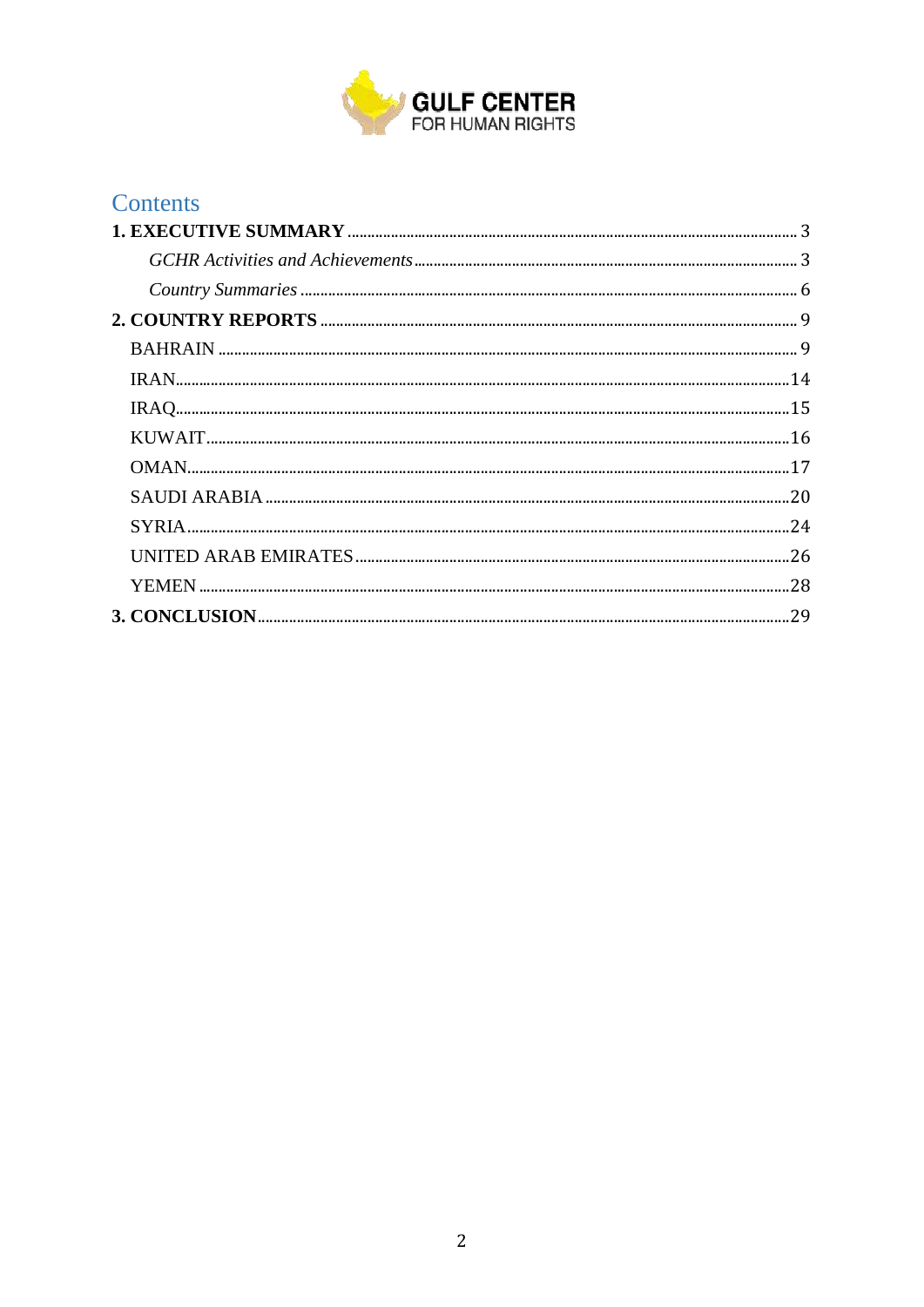

# <span id="page-2-0"></span>**1. EXECUTIVE SUMMARY**

This is the fourth Annual Report of the Gulf Centre for Human Rights (GCHR), an independent NGO founded by human rights defenders from the Gulf region in 2011. GCHR documents the environment in which human rights defenders work in the six Gulf Cooperation Council (GCC) member states (Bahrain, Kuwait, Oman, Qatar, Saudi Arabia and the United Arab Emirates), as well as Iran, Iraq, Yemen and Syria. This report outlines GCHR's work in 2015 and the main issues faced by human rights defenders in the Gulf region and neighbouring countries as they bravely carry out their peaceful and legitimate human rights activities at great personal risk.

In 2015, the situation for human rights defenders continued to deteriorate in the Gulf region and neighbouring countries. Those working peacefully and legitimately for the promotion and protection of human rights do so in an increasingly dangerous environment, particularly in war-torn countries such as Syria, Iraq and Yemen and the impact of those conflicts have been felt in neighbouring countries. According to our research based on documentation, missions and interviews, human rights defenders face increased harassment, intimidation, arrest, detention and torture as a result of their human rights work. Many prominent human right defenders remain in detention and are subjected to inhumane prison conditions as well as ill treatment at the hands of prison authorities. Freedom of expression continues to be seriously curtailed throughout the region and the exercise of this fundamental right has led to hundreds of arrests and judicial harassment throughout 2015. Rather than protecting human rights defenders and promoting their work at a time when their role in peace building is so desperately needed, the authorities have passed new laws such as cybercrime laws, and clamped down on on-line expression, curtailing digital rights. Despite this challenging environment human rights defenders continue their work tirelessly, refusing to be silenced through intimidation, harassment or detention.

# <span id="page-2-1"></span>*GCHR Activities and Achievements*

GCHR supports human rights defenders through a number of ways, in an effort to create safe spaces for their work. In 2015, GCHR issued 128 appeals, statements and letters relating to more than 200 human rights defenders, and published three reports including an annual report for the previous year. GCHR advocated and raised awareness about the situation of human rights defenders through its active participations in meetings and conferences at local, European and International levels. GCHR prepared evidence-based reports and documentation of violations on multiple levels including state and non-states actors, following missions to Turkey to interview Syrian human rights defenders, and to Qatar to investigate restrictions on civil society. GCHR ran nine training workshops including on digital security, capacity building, well-being and stress management, and the use of United Nations mechanisms, training over 100 human rights defenders. It organised several side events at the UN Human Rights Council (UNHRC) and staff participated in a number of human rights events, including on Internet governance. GCHR facilitated ten assistance grants to human rights defenders and organisations in order that they will be safer and more protected in their work.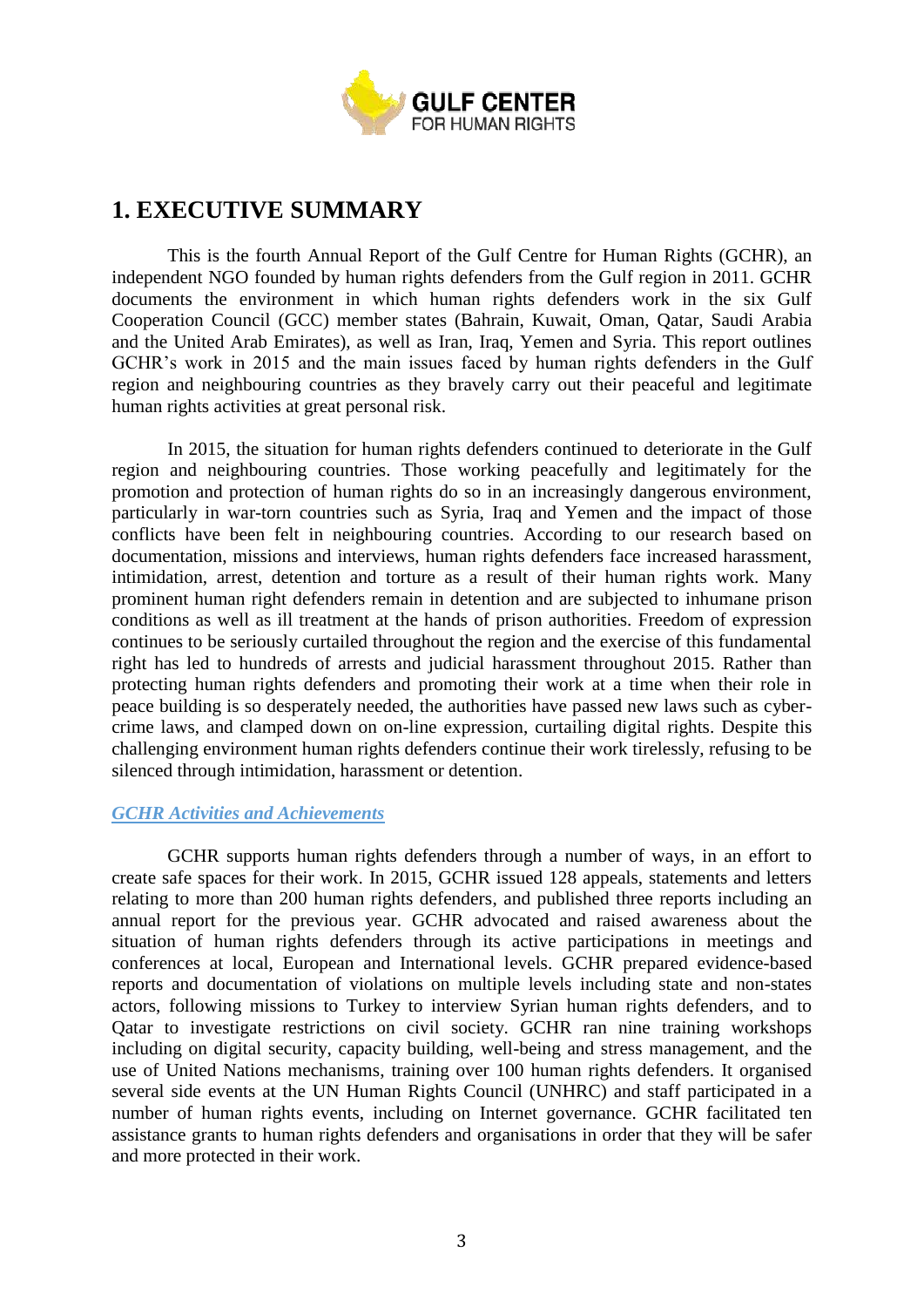

**Networking and International Partnerships:** In 2015, GCHR continued to expand its partnerships and joined the Women Human Rights Defenders (WHRDs) MENA Coalition, a collective to offer a support system to WHRDs in the Middle East and North Africa (MENA) and to promote and protect their human rights and have women's voices heard. In 2015, GCHR developed a partnership with the Rafto Foundation for Human Rights to support the Women's Human Rights Defenders Network in MENA and Asia, of which Maryam Al-Khawaja, GCHR Co-Director, is a founder. The Network aims to help raise the voices of women in MENA and Asia, and to address the religious, legal, social, political and cultural mechanisms that prevent women's voices from being heard. Through this platform, the Women's Network aims to provide activists with a meeting place where they can share ideas and strategies on how to promote women's human rights and achieve lasting change. The Network aims to collaborate by networking, advocacy, documenting, monitoring and outreach, and GCHR will assist with training. GCHR also became a member of IFEX a global network of over 100 organisations that aims to defend and promote everyone's right to freedom of expression.

**United Nations Advocacy:** GCHR continued to actively engage in the UN system. In February 2015, GCHR attended a UN strategy meeting in Kenya with [Maina Kiai,](http://freeassembly.net/) the UN Special Rapporteur on the Rights to Peaceful freedom of Assembly and Association, and then in August attended a UN experts meeting in South Africa. GCHR also attended a MENA consultation event to collect recommendations from the region for the UNHRC, as well as consultations with the Special Rapporteurs on freedom of opinion and expression, and on the situation of human rights defenders. In March at the  $28<sup>th</sup>$  session of the UNHRC in Geneva, GCHR held a side event entitled "On-going attacks on HRDs in the Gulf and Neighbouring Countries, focus on Saudi Arabia, UAE and Iraq" where it also launched its [2014 Annual](http://www.gc4hr.org/report/view/30)  [Report](http://www.gc4hr.org/report/view/30) as well as a new [report](http://www.gc4hr.org/report/view/33) on torture in UAE prisons.

GCHR held two side events at the 29<sup>th</sup> UNHRC session in June, the "Situation of [HRDs and Journalists in Yemen"](http://www.gc4hr.org/news/view/1030), and the "Situation on HRDs and journalists in Syria and Iraq", and participated in side events including ["Overcoming Restriction on Women Human](http://www.gc4hr.org/news/view/1035)  [Rights Defenders in the MENA region"](http://www.gc4hr.org/news/view/1035), "Right to Protest", "Using information and communication technologies to protect human rights" and "HRDs and political prisoners in Bahrain".

At the 30<sup>th</sup> UNHRC session, which ran from 14 September to 2 October, GCHR organised two side events. "Human Rights Defenders: The Challenges and Their Urgent Need for Protection" was organised along with CIVICUS: World Alliance for Citizen Participation, ARTICLE 19 and the Cairo institute for Human Rights Studies (CIHRS). "Civilians and Rights Activists Under Fire - Addressing Impunity that fuels the humanitarian crisis" was held with Human Rights Watch, Amnesty International, CIHRS and FIDH about the situation in Yemen. GCHR also co-sponsored a side event on Bahrain called "Counterresolutionaries: Overcoming Bahraini Obstinance at the HRC".

**Special Reports:** In May, GCHR published a special report entitled *[Yemeni](http://www.gc4hr.org/report/view/36)  [journalists and human rights defenders at risk during wartime,](http://www.gc4hr.org/report/view/36)* based on research and interviews with Yemeni HRDs. Although the presence of human rights defenders and their work documenting human rights violations was most needed in Yemen following the beginning of the bombing campaign in March, their lives are more at risk than ever.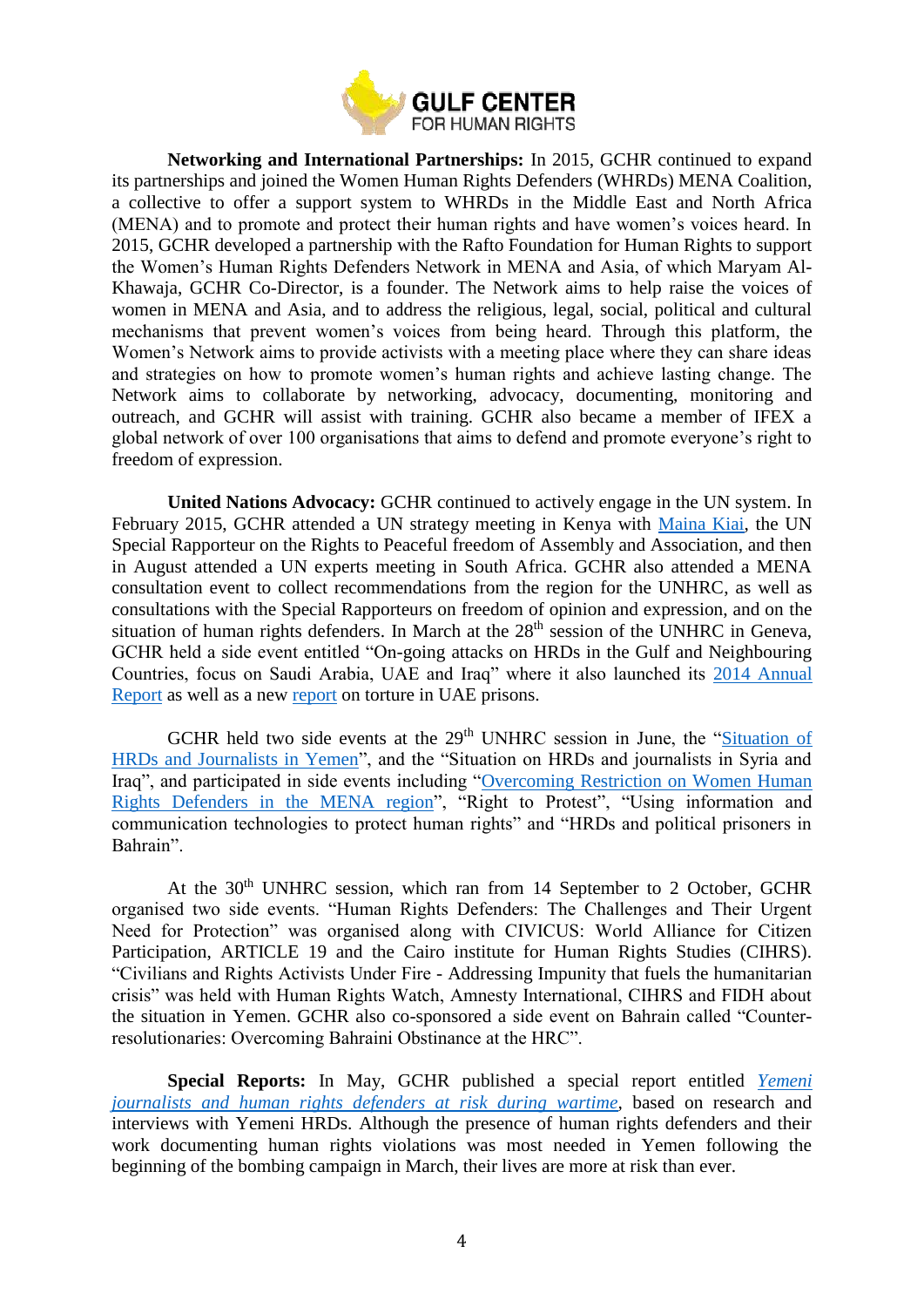

**Legal Challenges:** In June, GCHR [launched](http://www.gc4hr.org/news/view/1037) a high court challenge in the United Kingdom against the decision by the UK's Ministry of Justice to sell prison and probation services to Gulf States. In September, Just Solutions International (JSi) the "commercial arm" of the National Offender Management Service (NOMS) announced it would not pursue any new projects and in October the UK government [cancelled](http://www.gc4hr.org/news/view/1103) its controversial bid to supply prison services to Saudi Arabia.

**International Advocacy:** In May, on the eve of the summit meeting held by President Obama with the Gulf Cooperation Council (GCC), GCHR [submitted](http://www.gc4hr.org/news/view/1002) an open letter urging him to help free jailed human rights defenders in the GCC. The same month, GCHR attended the 14th International Human Rights Colloquium in Brazil. GCHR also carried out an advocacy tour in Scandinavia to raise awareness about prisoners of conscience in the Gulf and encourage governments to support a Bahrain resolution at the UNHRC.

GCHR also further developed its working relationship with the European Union in 2015. In Brussels in November and December, GCHR participated in the EU-NGO Forum and the EU Platform on the temporary relocation of human rights defenders, of which it is a co-founder, and helped coordinate a MENA regional platform for relocation in Istanbul.

**On-Line Campaigning:** In October, GCHR [led](http://www.gc4hr.org/news/view/1104) a [Thunderclap campaign](https://www.thunderclap.it/projects/33052-happybirthdayzainab) with support from 15 NGOs and hundreds of individuals, with a combined social media following of 1.4 million, to wish happy birthday to Bahraini human rights defender Zainab Al-Khawaja, and to call for her convictions to be quashed so she would not go to jail with her young baby. Her sentence was reduced from three years to one on appeal and she credits the campaign with helping lower the sentence, and helping keep her free for the time being.

**Capacity Building and Safety Training:** GCHR organised a number of workshops throughout the year, including a digital security workshop held in March in Istanbul. In May and June GCHR jointly held capacity building workshops together with Maharat Foundation, as well as a workshop on the use of UN human rights mechanisms for lawyers in Istanbul. In November, GCHR held a two-day safety and security workshop for journalists in Iraq. In December, GCHR organised a joint panel with Maharat Foundation and the Arabic Network for Human Rights Information (ANHRI) at the Arab Internet Governance Forum in Lebanon on Freedom of opinion and expression on the Internet.

Also in November, GCHR convened the third Gulf Platform for Human Rights Defenders in Istanbul, where participants declared their "absolute solidarity with the detained human rights defenders and prisoners of conscience in the various countries of our region who have been targeted solely due to their peaceful and legitimate human rights work." The platform participants also expressed "concern and condemnation for the use of anti-terrorism and cyber-crime laws to target human rights defenders including independent journalists, bloggers and Internet activists." Jamshid Gaziyev (Office of the UN Special Rapporteur on HRDs) as well as representatives from WITNESS, Human Rights Watch, Small Media and Front Line Defenders were present.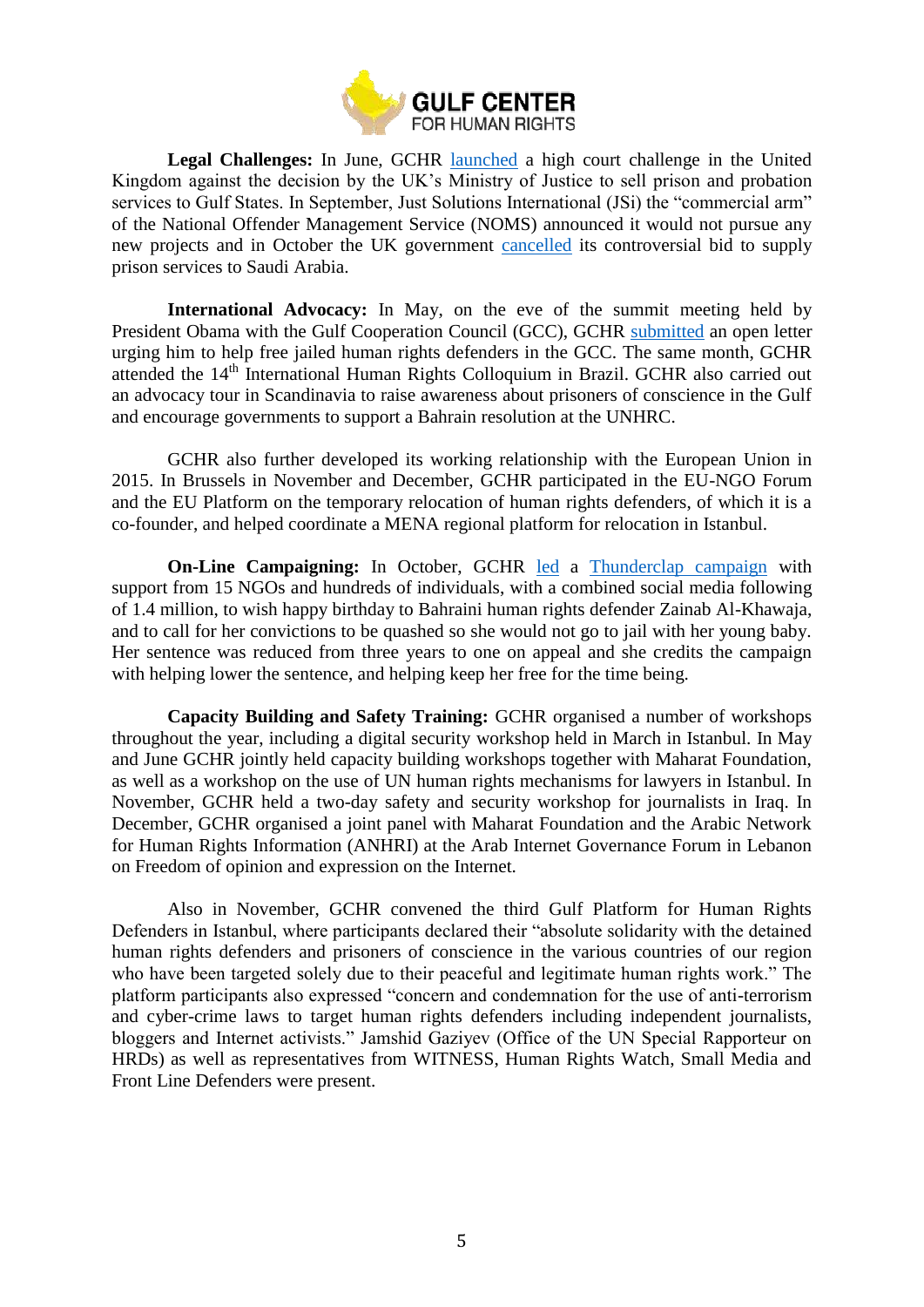

#### <span id="page-5-0"></span>*Country Summaries*

#### **Bahrain**

2015 saw an escalation in the ill-treatment and abuse of human rights defenders in prison in Bahrain. Response to such treatment resulted in hunger strikes throughout the year, including by GCHR Founding Director **Abdulhadi Al-Khawaja** and blogger and human rights defender **Dr. Abduljalil Al-Singace**, in an attempt to protest ill-treatment to which they were subjected and demand better conditions for prisoners. Freedom of expression continued to be targeted and women human rights defenders were subjected to on-going judicial harassment. The climate continues to be one of hostility and danger for human rights defenders, including GCHR Founding Director **Nabeel Rajab**, President of the Bahrain Centre for Human Rights, who spent four months in prison for a tweet. Given the large number of cases directed against human rights defenders, including **Ghada Jamsheer, Zainab Al-Khawaja**, **Naji Fateel** and **Mohammed Al-Maskati** GCHR issued 28 appeals, three statements and one letter on Bahrain during 2015, as well as running campaigns to free them or keep them free.

#### **Iran**

Appeals issued in 2015 focused on women human rights defenders detained for promoting human rights through the exercise of their right to freedom of expression, especially following the rise of violence against women following acid attacks in October 2014. Human rights lawyer and women's rights activist **Narges Mohammadi**, human rights defender **Bahareh Hedayat** and cartoonist **Atena Farghadani,** all detained in the notorious Evin prison in Tehran, are suffering from serious ill health as a result of the prison conditions. Journalists, bloggers and social media activists promoting human rights continue to face threats and harassment by state authorities as freedom of expression and opinion is severely restricted. While independent journalist **Jason Rezaian** was convicted on charges of "espionage" in October, he was later freed in January 2016. But many human rights defenders remain in detention or at risk due to their human rights work, and the need for further support to them is ever present.

#### **Iraq**

In 2015 human rights conditions in general deteriorated further leading to political instability and internal conflict was exacerbated by the fight against the extremist group Islamic State (IS or Da'esh). Human rights defenders work in extremely dangerous conditions for the promotion of human rights, risking death, imprisonment and torture by security forces and armed groups. Sadly many have lost their lives, like prominent human rights defender **Ammar Shahbander**, who was [killed](http://www.gc4hr.org/news/view/994) during a terrorist attack on a café in Baghdad in May. Women human rights defenders in the *[de facto](http://www.merip.org/mer/mer215/shaky-de-facto-kurdistan)* state of Iraqi Kurdistan continue to face serious difficulties relating to their work, which challenges the traditional notions of family and gender roles within families, and is often focused on gender-based violence. Freedom of expression continues to be curtailed and in February a group of journalists was attacked and beaten by a state official's bodyguards.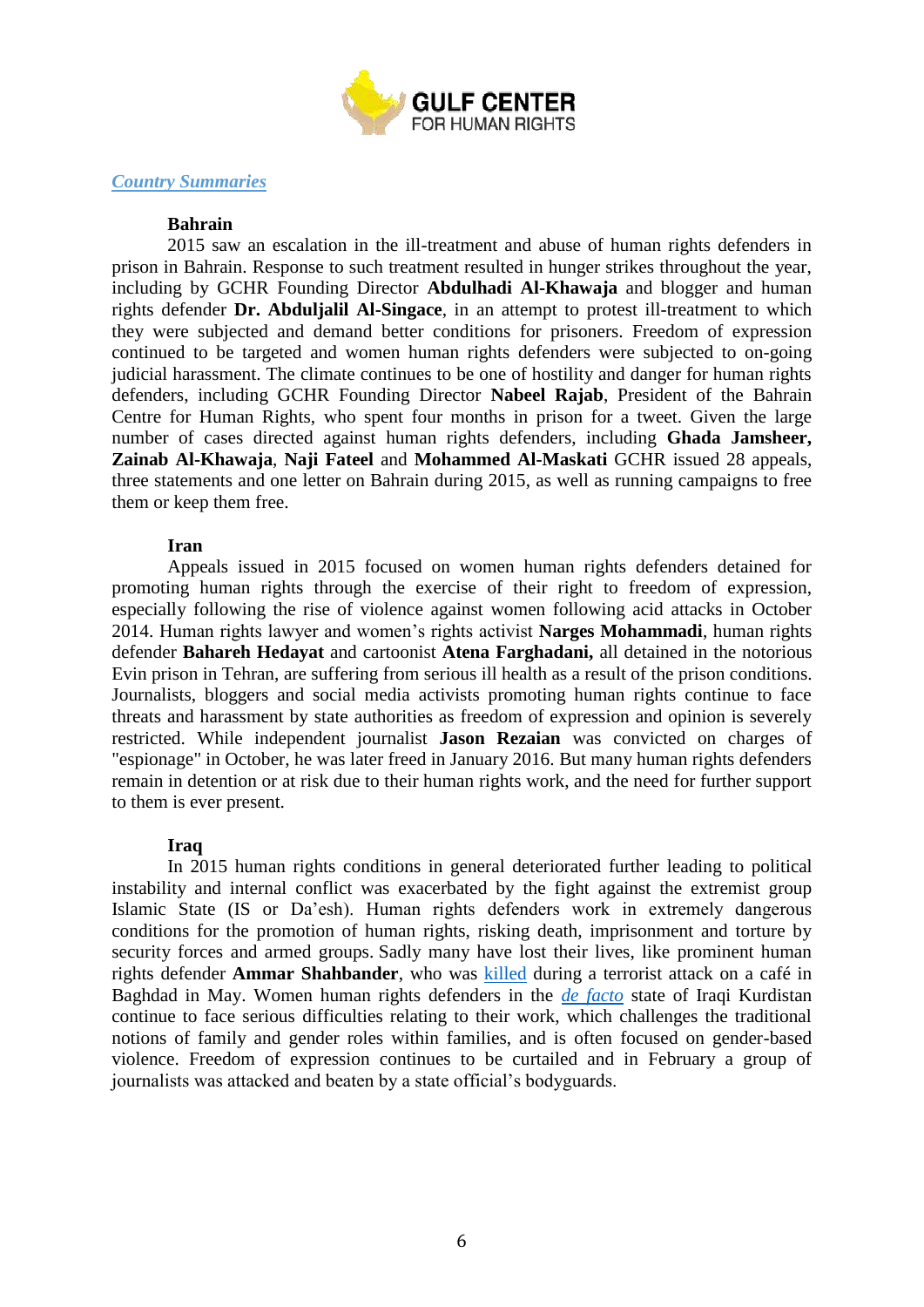

#### **Kuwait**

Kuwait's Universal Period Review (UPR) took place at the UNHRC in January 2015; however there was no improvement in the human rights situation in 2015. Human rights defender **Nawaf Al-Hendal** was arrested shortly after returning from the UPR, and GCHR believes it is very closely related to his vocal presence in the UNHRC making his arrest a reprisal due to his Human Rights work. The Bedoon community remains stateless with no protection of their human rights, and Bedoon activist **Abdulhakim Al-Fadhli** was sentenced to one year in jail plus hard labour. Women continued to be discriminated against and human rights defenders were jailed as a result of on-line postings as freedom of expression remains restricted. A new Cyber-Crime Law was approved in June which will likely further curtail freedom of expression and be used against human rights defenders.

#### **Oman**

The major issues of concern in Oman include the curtailment of the right to freedom of expression and opinion and a lack of safe environment for human right defenders and organisations in which to operate. The Internal Security Service (ISS) escalated its targeting of human rights activists throughout the year. Many human rights defenders were jailed on baseless charges and prominent human rights defender **Saeed Jadad** was continuously harassed by authorities and is currently in detention. In 2015, GCHR issued 23 appeals and updates and three statements outlining the cases of human rights defenders, many of whom are on-line activists targeted for expressing their opinions on-line through social media.

#### **Qatar**

There is a distinct lack of oppositional civil society and a dearth of human rights activism in Qatar, according to a GCHR report being released in March 2016. The report, *Qatar, civil society and human rights: Lack of civil society space hinders work of human rights defenders*, is based on research and a mission to the country in December 2015. While there are many civil society organisations in Qatar that provide support to vulnerable people and, as well as providing cultural outlets for the many nationalities represented in the country's population, there is very little civil society space for challenging the decisions of the unelected government of the country. There is very little space for freedom of expression. Poet **Mohamed Rashid Al-Ajami** remains in prison on a 15-year prison sentence for insulting the Emir of Qatar and allegedly "inciting to overthrow the ruling state." He had originally been sentenced to life in prison on 29 November 2011 after being arrested after the publication of his "Jasmine Uprising" poem which criticised governments across the Gulf region in the wake of the Arab Spring uprisings.

#### **Yemen**

Human rights violations in Yemen take place on a daily basis as the conflict escalated in 2015 the situation for civilians and human rights defenders worsened, facing danger from all sides including targeted attacks and kidnapping and the risk of harm or death from bombing. Human rights defenders were stranded in different countries around Yemen searching for a safe haven and waiting for the airports to open the doors for them to come back in vain. March saw the murder of prominent journalist **Abdulkarim Al-Khaiwani**  highlighting the dangerous environment in which journalists carry out their work. GCHR issued a special report in March 2015 *"Yemeni journalists and human rights defenders at risk during wartime.*" It also held two side events on Yemen at the HRC in June and September discussing the situation of human rights defenders and journalists during wartime and addressing impunity.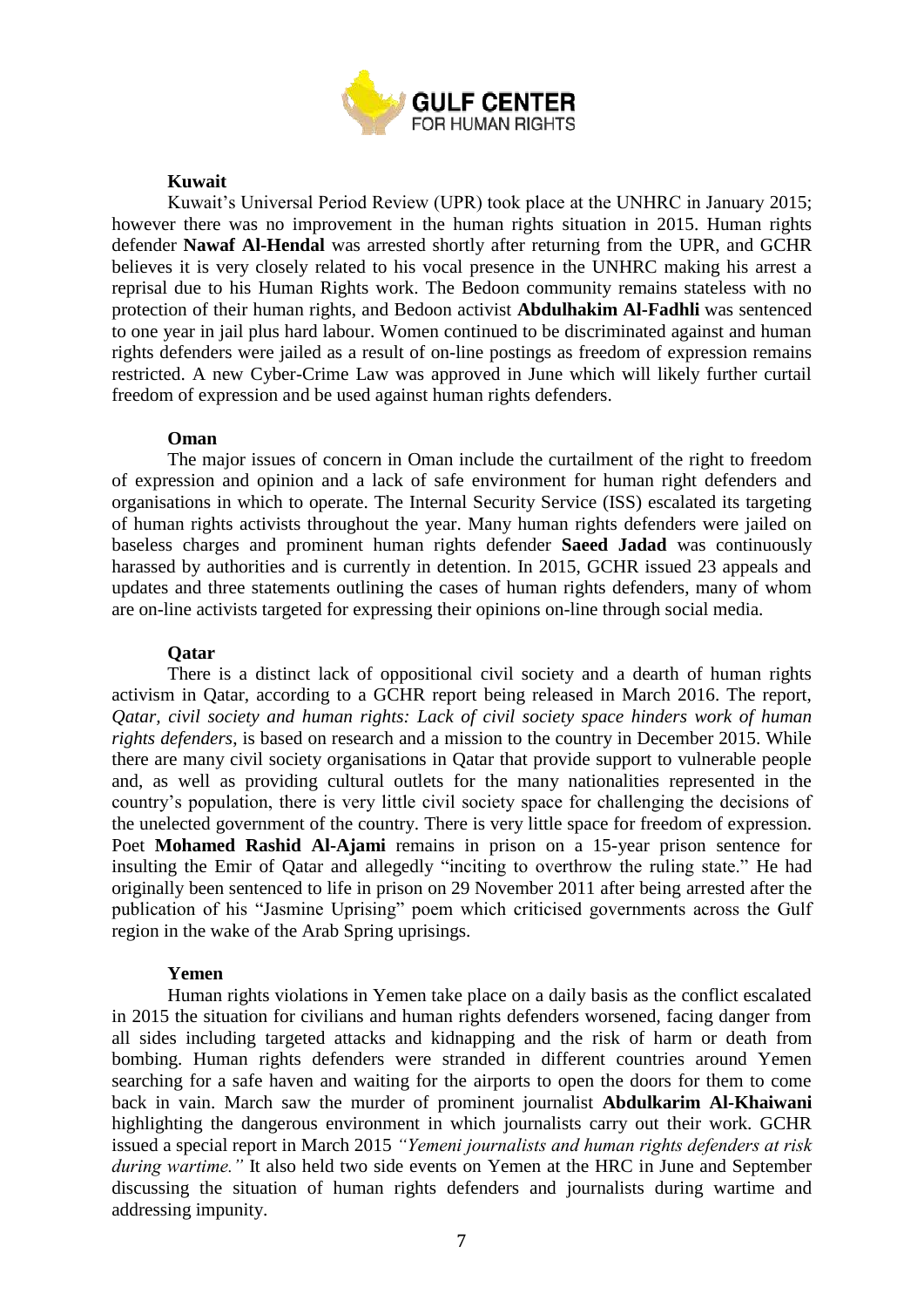

#### **Saudi Arabia**

2015 saw a continuation of the systematic targeting of human rights defenders in Saudi Arabia, including those connected to NGOs such as the Saudi Civil and Political Rights Association (ACPRA), whose members have been jailed. The peaceful exercise of the right to freedom of expression and opinion was met with arrests and lengthy prison sentences. Detained human rights defenders face appalling conditions and treatment, including the highprofile case of blogger **Raif Badawi**, who was flogged in January despite an international outcry. He [won](http://www.europarl.europa.eu/news/en/news-room/20151215STO07590/Sakharov-Prize-Raif-Badawi-was-brave-enough-to-say-no-to-their-barbarity) the Sakharov Prize for Freedom of Thought in 2015. The jail sentence of prominent human rights lawyer **Waleed Abu Al-Khair** was increased by the Specialised Criminal Court to 15 years. Following a legal challenge by GCHR, the United Kingdom government cancelled its controversial bid to supply prison services to Saudi Arabia given the dire human rights abuses that take place in the prisons. Despite gaining the right to vote in and run for municipal elections, the situation for women in Saudi Arabia is still extremely repressive and those fighting for women's rights, such as the right to drive, are subjected to threats and harassment, as well as arrest. In September, Saudi Arabia was elected as head of a UNHRC Panel - a decision that was met with much criticism. GCHR issued 13 appeals and updates, five statements and one closed letter.

#### **Syria**

During 2015, the war in Syria continued, human rights violations were commonplace and the environment in which human rights defenders operate remained dangerous. Syrian bloggers and journalists were targeted for exercising their right to freedom of expression and opinion, including being murdered inside Syria or abroad in Turkey by both state and nonstate actors such as the Islamic State (IS or Da'esh.) Hundreds were killed under torture in government prisons. Human rights defenders continue to work under fear of arrest and harassment, many are victims of enforced disappearance and those in detention suffer ill treatment and poor conditions at the hands of the authorities. Members of the Syrian citizen journalist group Raqqa is Being Slaughtered Silently (RBSS) were murdered and threatened with death by IS. On a positive note, the three members of the Syrian Centre for Media and Freedom of Expression (SCM), detained since February 2012, were finally unconditionally released following much international pressure. SCM head Mazen Darwish won the prestigious UNESCO/Cano World Press Freedom Day Prize, after being nominated by GCHR. Other human rights defenders, who have been subjected to enforced disappearance including Razan Zaitouneh, Samira Khalil, Nazem Hamadi and Wa'el Hamada, remain missing and calls continued for an investigation into their abduction. GCHR issued over 20 appeals, statements and letters in relation to Syria in 2015, including a number of joint actions.

#### **United Arab Emirates**

The authorities continued to crackdown on bloggers and on-line activists in 2015 for exercising their right to freedom of expression and opinion. The space for dissent is shrinking as was feared following the introduction of the Cyber-Crime Law in 2012 and Anti-Terrorism legislation in 2014, both of which have been used to target human rights defenders. In January GCHR's website was blocked. Arbitrary arrest and detention of human rights defenders and their families continued in 2015. Those in detention, including the majority of defendants known collectively as the UAE94, face harrowing conditions as outlined in GCHR's report published in March "*Torture and Abuse in Prisons in the United Arab Emirates"*. Family members of the UAE94 were arrested and at the close of 2015, the whereabouts of activist **Dr. Nasser Bin Ghaith** remained unknown since his enforced disappearance in August.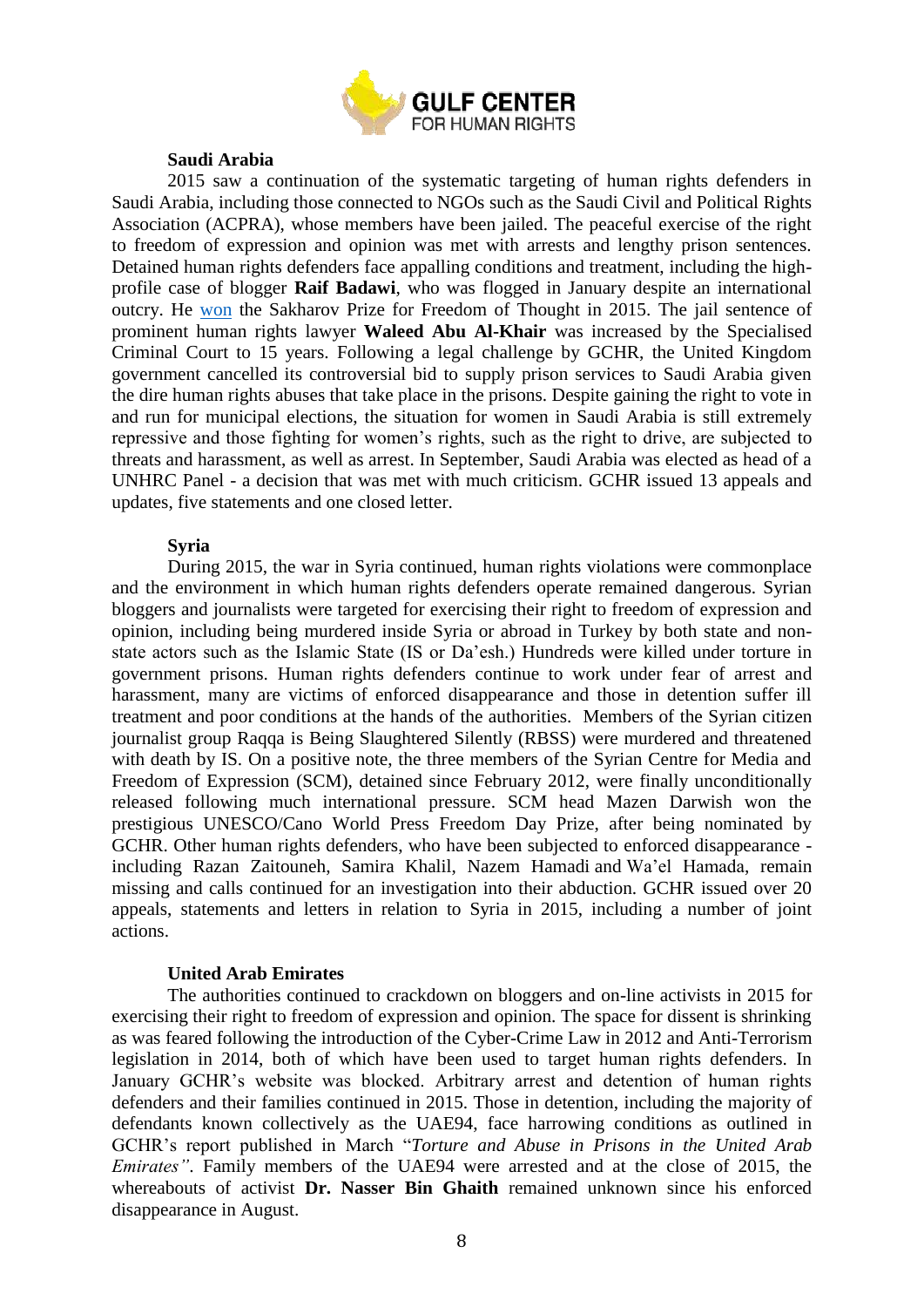

# <span id="page-8-0"></span>**2. COUNTRY REPORTS**

## **[BAHRAIN](http://www.gc4hr.org/news/index/country/9)**

<span id="page-8-1"></span>Most of Bahrain's prominent human rights defenders either remain in prison, face risk of detention and arrest, or are in exile, as the state attempts to silence criticism and punish all activists who cooperate with international NGOs and the United Nations. Judicial harassment of human rights defenders continued relentlessly in 2015. **Nabeel Rajab** was subjected to ongoing hearings and spent four months in prison. Women human rights defenders **Zainab Al-Khawaja** and **Ghada Jamsheer** appeared before the Court on numerous occasions as a result of exercising their right to freedom of expression. Members of the Bahrain Youth Society for Human Rights (BYSHR) were targeted, including **Naji Fateel**, who reportedly suffered multiple injuries including a broken leg and nose during a disturbance in prison in March.

The start of the year saw a continuation of the targeting of journalists covering protests in Bahrain. In January 2015, photojournalist **Mazen Mahdi**, correspondent for the German Press Agency (DPA) and (formerly) the European Press Photo Agency (EPA), was hit by teargas during a protest. On the same day, **Amer Mohammed** and **Hammed I Mohammed**, both working for Reuters, were also subjected to direct police teargas attacks. In another crackdown on freedom of expression, the only independent newspaper in the country *Al-Wasat* was temporarily suspended in August.

On 31 January 2015, the Bahrain Ministry of the Interior announced a list of 72 Bahrainis whose citizenship would be revoked for "illegal acts". The list included journalists and human rights defender **Sayed Ahmed Al-Wadaei**, Director of Advocacy of the Bahrain Institute for Rights and Democracy (BIRD). Since November 2012, over 120 people reportedly have had their citizenship revoked, including Husain Abdulla, Executive Director of Americans for Democracy and Human Rights in Bahrain (ADHRB).

In January, GCHR issued a joint appeal urging Bahrain's allies to publicly call on the Bahraini authorities to drop charges against **Nabeel Rajab**, Founding Director of GCHR, President of the Bahrain Center for Human Rights (BCHR), Deputy Secretary-General of FIDH, and a member of Human Rights Watch Middle East division's advisory committee. He was arrested in October 2014 for posting comments on Twitter about the security forces. On 20 January, he was sentenced to six months in prison. Another member of the BCHR, **Hussain Radhi,** was also subjected to judicial harassment and GCHR and BCHR issued a joint appeal on his case.

On 2 April, security forces arrested Rajab at his home and accused him of spreading "false news" in postings on *Twitter* which related to torture in Jaw prison. His arrest came amid serious concerns about conditions at Jaw prison. In March 2015, Bahraini security forces allegedly attacked prisoners at Jaw Prison using rubber bullets, tear gas, and shotgun pellets. In its appeal, GCHR called on Bahraini authorities inter alia to carry out a thorough investigation into the poor conditions and treatment of prisoners at Jaw prison.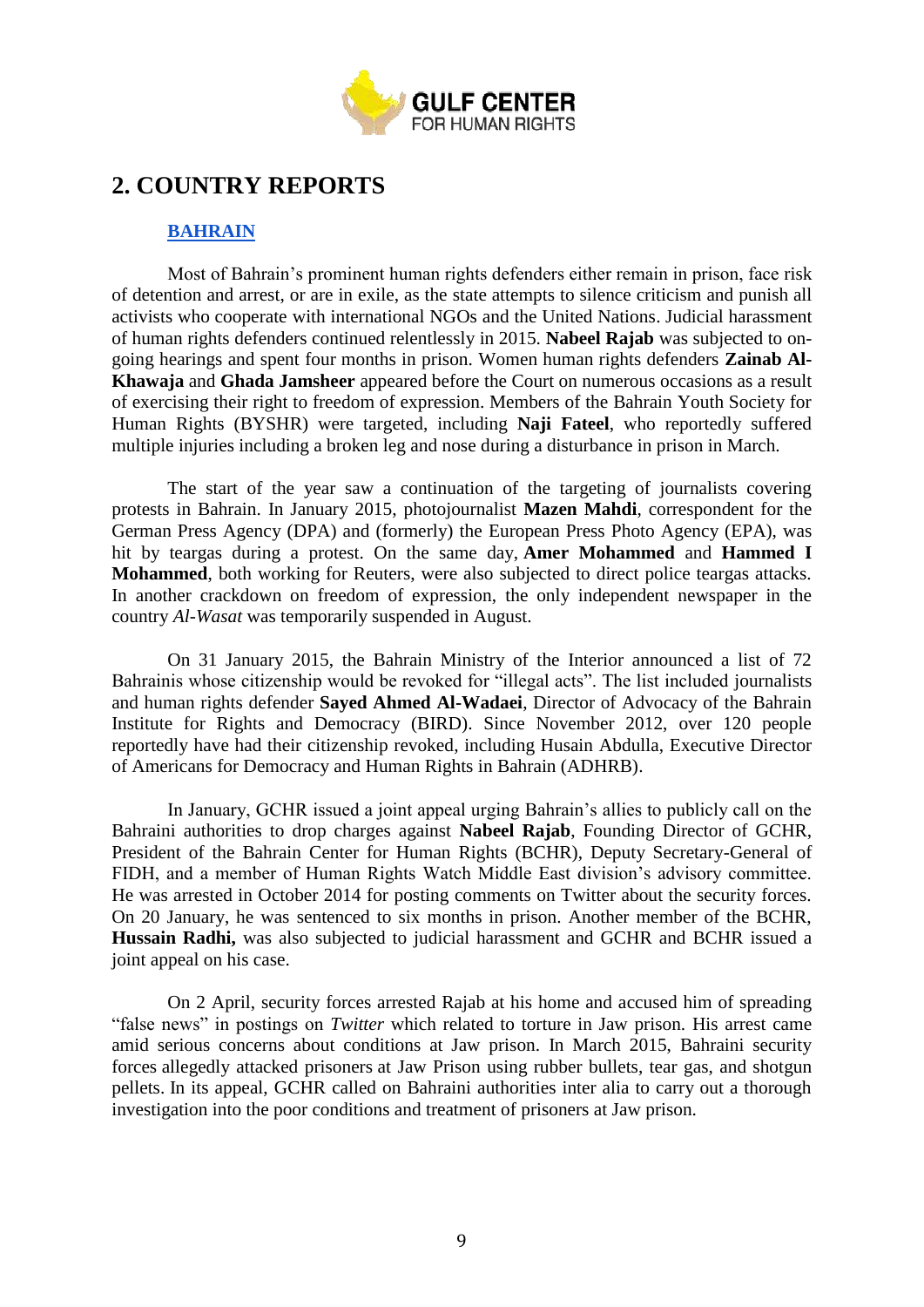

In April, GCHR was one of 16 human rights organisations that released a joint statement condemning his arrest and detention and called for Rajab's immediate release, the dropping of all charges and the end of reprisals against him. Two charges were brought against him relating to his on-line postings and an opinion piece published in the *Huffington Post*. The first was for "insulting a statutory body" in connection to his documentation of mistreatment and torture in Jaw Prison. The second charge of "spreading rumors during wartime" relates to his reporting on civilian deaths in Yemen. In May, Rajab was held in solitary confinement pending his hearing.

On 9 July, the European Parliament passed a resolution entitled *On Bahrain, in particular the case of Nabeel Rajab*. It called for the "dropping of charges and the immediate and unconditional release of all human rights defenders, political activists and other individuals detained and charged with alleged violations related to the rights of expression, peaceful assembly and association, including Rajab, Sheikh Ali Salman and the 'Bahrain 13'. It also referred to the misuse of anti-terrorism laws, the use of torture in prisons, and encouraged cooperation between Bahrain and UN Special Rapporteurs. It called for a rapid EU collective effort to develop a comprehensive strategy on how the EU can push for the release of imprisoned activists and prisoners of conscience.

Less than a week after the EU resolution was passed a royal pardon was issued under which Nabeel Rajab was released on health grounds. The Special Rapporteur on the situation of human rights defenders **[Michel Forst](https://www.protecting-defenders.org/)**; the Special Rapporteur on the promotion and protection of the right to freedom of opinion and expression David Kaye; and the Special Rapporteur on the right to freedom of peaceful assembly and association **[Maina](http://freeassembly.net/) Kiai**, acknowledged the shortcomings of the pardon. While welcoming Rajab's release, they said it was "only a half measure, given that he is still facing charges that carry up to fifteen years of imprisonment."

In November, over 80 Members of the European Parliament (MEPs), issued a letter calling on the Bahraini government to immediately lift the travel ban and drop all charges **Nabeel Rajab**. In a joint appeal, GCHR was one of 20 international NGOS that welcomed this letter and reiterated its calls.

On 16 February 2015, **Hussain Jawad,** head of the European-Bahraini Organisation for Human Rights (EBOHR), was arrested during a raid at his home. GCHR expressed fear for his safety, following reports that he was tortured. He was released on bail following a court hearing on 12 May on allegations of "collecting money from [within] Bahrain and abroad to aid and abet saboteurs." He was later sentenced *in absentia* to two years in prison on 15 December by a Lower Criminal Court in Manama on those charges, based on a confession he says he made while being tortured at the notorious Criminal Investigations Directorate (CID). He is separately facing charges of allegedly insulting the King of Bahrain and "inciting hatred against the state" following a speech he gave about human rights, with a verdict expected on 15 March 2016.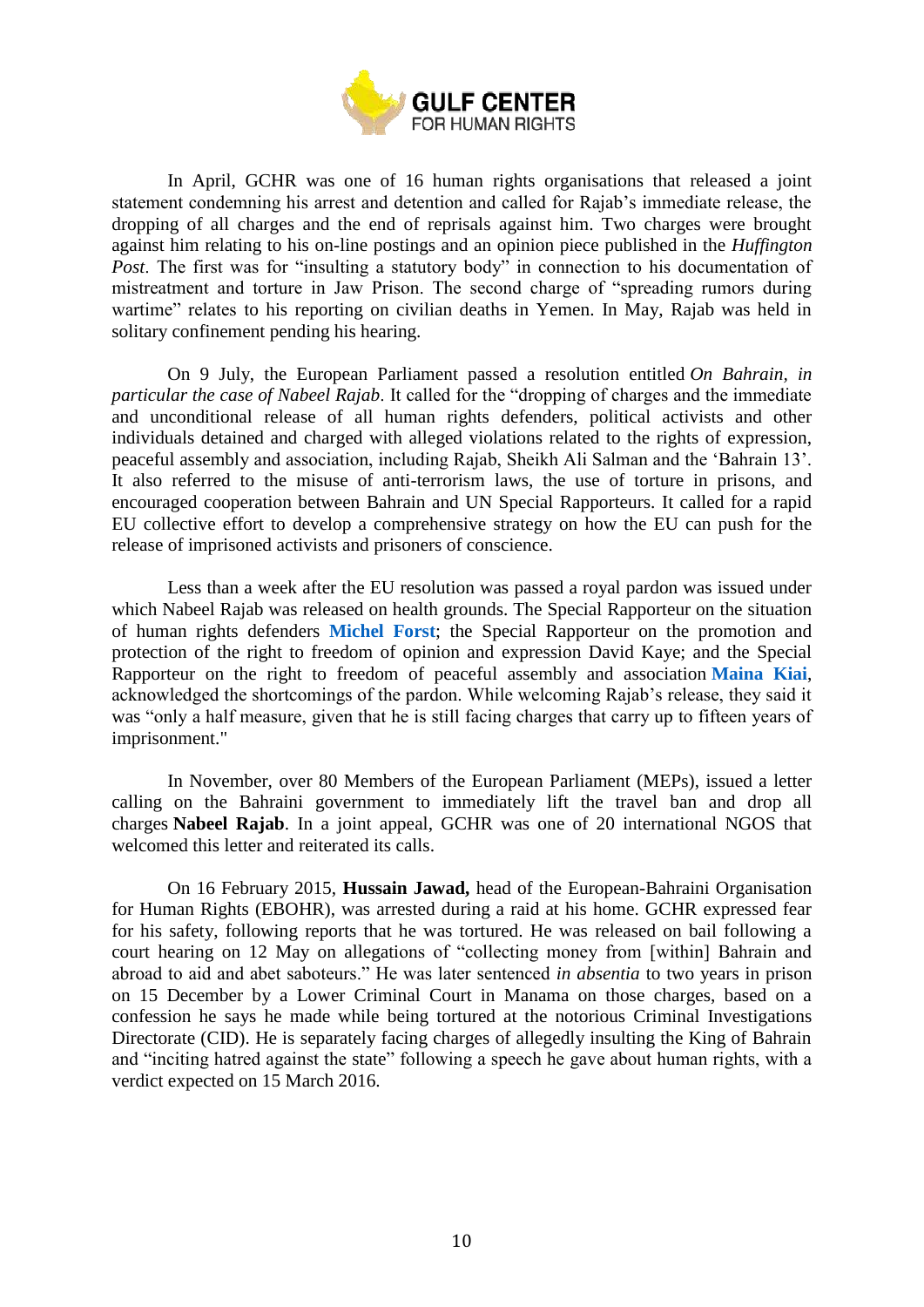

*"Do not give up. Standstill. Continue the struggle for human rights, justice and the values of freedom. Keep your voices free. Chant everywhere, because your voices are respected by everyone, as long as you chose to fight in the path of freedom to fulfill our dream,"* wrote Hussain Jawad in a letter from prison.

In February, GCHR issued an appeal about members of the BYSHR, an organisation that monitors and documents human rights violations. BYSHR Board member **Naji Fateel**, who was arrested during a raid on his home in 2013, was tortured in prison and sentenced to 15 years. In March 2015, he was reportedly badly beaten by prison guards during a prisoner protest. The trial of a young member of the BYSHR, **Hussein Ali Abdulnabi**, was ongoing following his arrest in September 2013. Vice-President of the BYSHR, **Yousif Ahmed Abdelrasoul** was summoned, interrogated and threatened by the Criminal Investigation Directorate (CID). **Jehan Ma'touq**, a member of the BYSHR, remains under ongoing targeting and harassment. **Ahmed Helal Abbas**, also a member of the BYSHR, remains in prison after being arrested in January 2012 and sentenced to five years in prison.

On 31 December 2014, **Mohammed Al-Maskati**, former President of the BYSHR and digital security expert at Front Line Defenders, was sentenced to six months in prison. The charges, which included "rioting and participating in an illegal gathering", related to his participation in a protest called "Self Determination" in October 2012. Weeks before his arrest he had participated in side events at the UNHRC in Geneva. The verdict of the Court of Appeal was meant to be delivered in December 2015 but was postponed until January 2016 when his sentence was unexpectedly overturned. GCHR had initiated a joint campaign for his case.

On 23 February, GCHR published an appeal on abuse and torture in detention. It expressed concern for the health of detained human rights defenders and other activists (known as the Bahrain 13) after they commenced a hunger strike on 19 February 2015 to protest recurring attacks on minors in Jaw prison. The Bahrain 13 is a group of imprisoned human rights defenders including **Abdulhadi Al-Khawaja,** co-founder of GCHR and the Bahrain Centre for Human Rights, and human rights defender and blogger **Dr. Abduljalil Al-Singace**. They are among seven of the group who have received life sentences for their peaceful pro-democracy activities.

On 2 March 2015, Al-Khawaja announced that he had begun a water-only hunger strike in protest of his continued arbitrary detention and mistreatment while in prison. He suffers from serious health issues and is at severe risk of further health complications. GCHR issued a joint appeal together with 26 other organisations expressing their grave concern at the continued mistreatment of Al-Khawaja while in detention and calling on the government of Bahrain to immediately and unconditionally address Al-Khawaja's legitimate demands.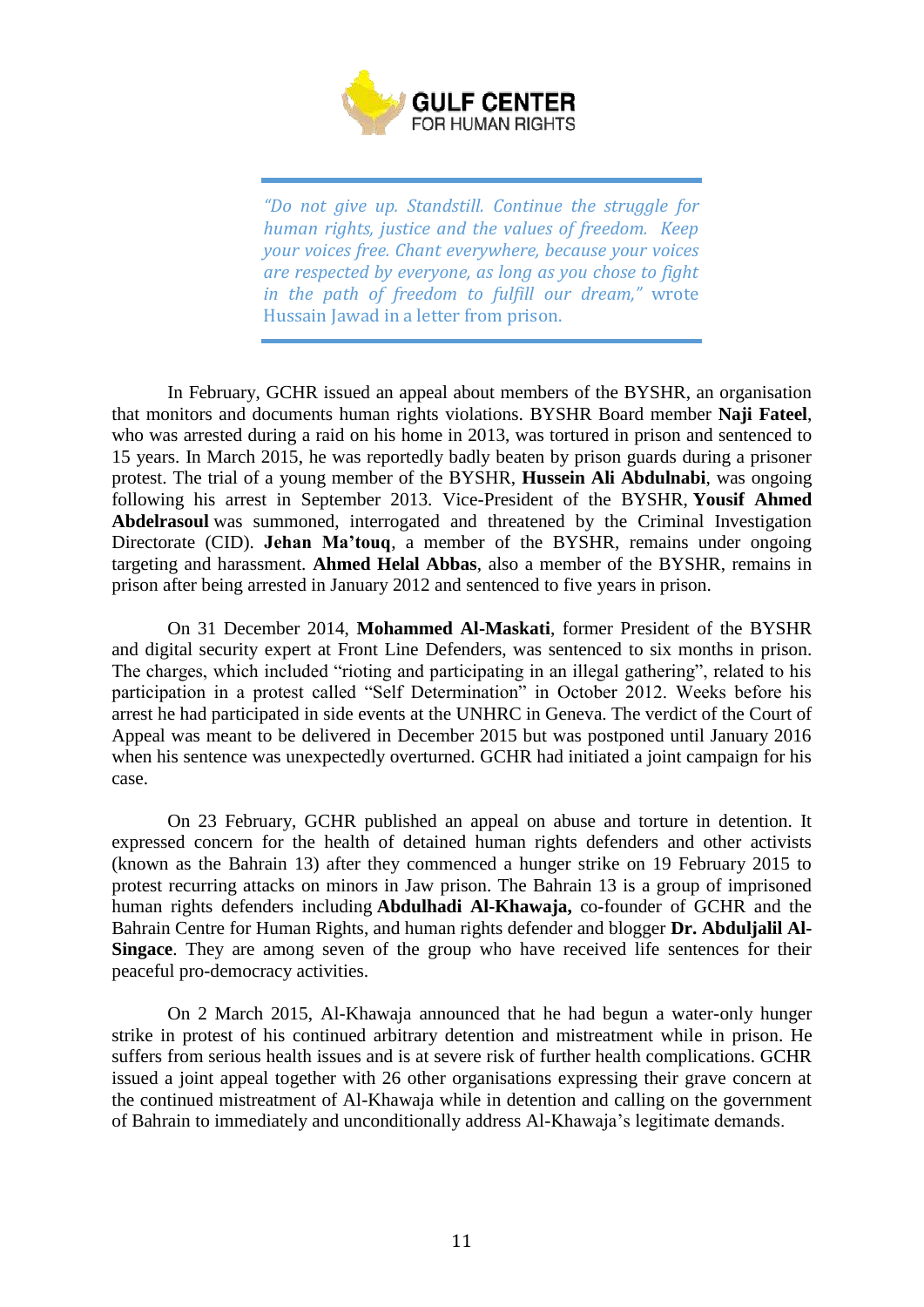

On 10 May 2015, Al-Khawaja wrote to the UN High Commissioner for Human Rights Zeid Ra'ad Al-Hussein explaining that he was on hunger strike due to "the ongoing violations occurring at Jaw prison where I have been held as a prisoner of conscience for the past 4 years" and enclosed information telling of beatings by prison officers with metal rods, intimidation by police dogs, chaining of prisoners, death threats, and injuries suffered at the hands of the prison officers including scalp lacerations, hip dislocation, fractured noses, arms and legs. He ended his hunger strike on 21 May after 32 days because the OHCHR addressed his concerns.

Despite the fact that the UN Working Group on Arbitrary Detention (WGAD), in July 2015, found that arbitrary detention and torture are used systematically in the criminal justice system of Bahrain, such detention remained a major issue of concern in 2015. The WGAD declared that the detention of detainees, including Abdulhadi Al-Khawaja, amounted to arbitrary detention and stated that they must be released.

In July, GCHR and eight other Bahraini and international NGOs and the University College Union launched a campaign marking the  $100<sup>th</sup>$  day of detained human rights defender **Dr. Abduljalil Al-Singace**'s hunger strike against the torture and ill treatment of prisoners and the poor conditions at Jaw prison. They called for access to be granted to necessary medical treatment, and for him and all other human rights defenders in Bahrain to be immediately released. He is a prominent academic and blogger and was arrested for his participation in the peaceful Arab Spring protests in 2011. Regular joint appeals have been issued marking milestones for Dr. Al-Singace who still had not eaten solid food by the end of the year. In October 2015, 21 organisations made a similar appeal demanding his immediate and unconditional release and the release of all political prisoners detained in Bahrain.

On 2 June 2015, **Zainab Al-Khawaja** was sentenced to nine months in prison on charges of entering a restricted area related to her attempt to visit her father Abdulhadi Al-Khawaja in Jaw prison in August 2014. In December 2014, she was sentenced to three years in prison and a fine of 3000 BHD (approx. USD\$7960) on the charge of ripping a picture of Bahrain's monarch during a court hearing in October 2014. In October 2015, GCHR initiated a Thunderclap campaign to wish Al-Khawaja a happy birthday and to call for her convictions to be quashed. The campaign had a social media reach of over 1.4 million, which is supported by 15 NGOS. The Bahrain Court of Appeal reduced the three-year sentence for tearing up the photo of the King to one year.

Two charges of two-month sentences were handed down to Al-Khawaja on 9 December 2014 for "destroying public property" when she ripped a picture of the King, as well as a charge of allegedly "insulting a public official" (a police officer) for which she was sentenced to one year in prison. On 3 December 2015, she lost her right of appeal and sentences totaling 16 months were upheld. A sentence of nine-months for entering a restricted area in Jaw prison was upheld in November. She could be taken into custody at any time, along with her baby son, Abdulhadi, as she has been sentenced to a combined total of over three years in prison on various charges. Furthermore, her child is being denied a birth certificate and documentation and her own passport has not been renewed.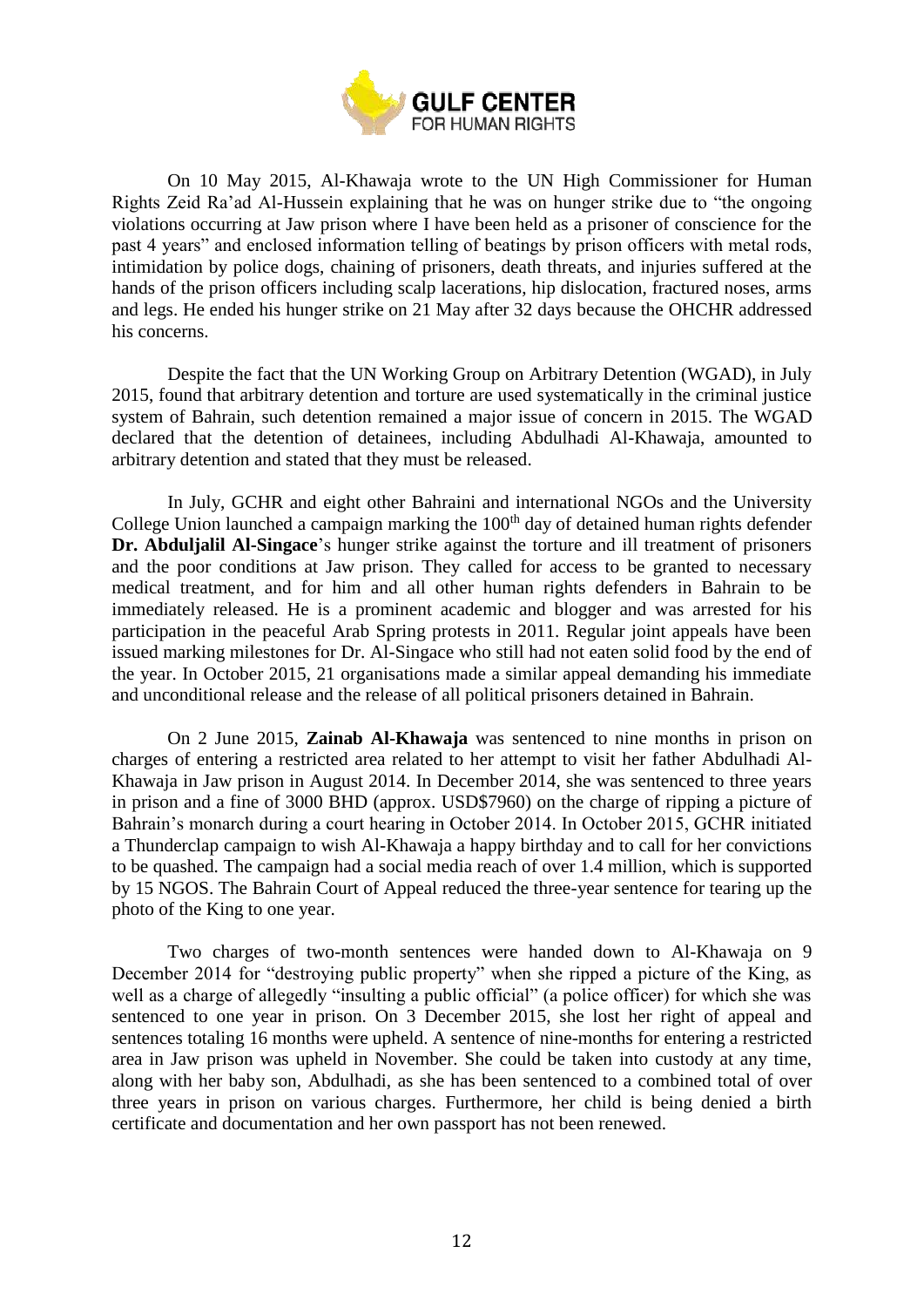

Attacks and intimidation against Bahraini human rights defenders for their engagement with UN human rights mechanisms have increased in recent years. In March 2015, during a side event that was organised by Americans for Democracy & Human Rights in Bahrain (ADHRB), human rights defenders **Husain Abdulla**, Executive Director of ADHRB, and **Abdulnabi Al-Ekri**, President of Bahrain Transparency Society, along with a member of the Bahrain Human Rights Observatory (BHRO), were reportedly verbally threatened by MP Khalid Al-Shaer, Chairman of the Human Rights Committee in the Bahraini Parliament, who was appointed to the National Institute for Human Rights by the King after his return to Bahrain.

In August, human rights defender **Dr. Maytham Al-Salman**, Head of the Religious Freedom Unit of BHRO, was arrested at Bahrain airport and interrogated at the Cyber-Crime Unit of the CID before being released. He was travelling home from a meeting on hate speech organised by the UN. He is a prominent human rights activist who is well known for his engagement with various international mechanisms.

Women's human rights defender **Ghada Jamsheer** continued to be targeted in 2015. She is President of the Women's Petition Committee (WPC), a network of Bahraini women human rights defenders who campaign for the codification of Bahrain's family laws and their reform. On her way to get medical treatment in France in March 2015 she was informed at the airport that there was a travel ban in place against her and she was not permitted to travel. In May, she was sentenced to one year in prison on the fabricated charge of "assaulting a police officer". The sentence was upheld in November. In June, she was sentenced to one year and eight months in prison on the basis of messages posted on her *Twitter* account about corruption in King Hamad University Hospital. On 15 December 2014, she was released from prison having spent more than three months in detention in connection with 12 charges.

On 5 November, **Ali Isa Al-Tajer,** brother of prominent human right lawyer **Mohammed Al-Tajer**, was arrested during a raid on his home and held in an undisclosed location without access to a lawyer or his family. During this time, he was beaten, stripped naked, sexually assaulted and forced to sign a confession. On 30 November, baseless charges of "joining a terrorist organisation to overthrow the government by force" and "training individuals to use weapons for terrorist purposes" were brought against him. Two appeals were issued on his case. It is believed that he is being targeted in an attempt to hinder his brother's work.

Bahrain is trying to portray a reformist vision by creating new human rights mechanisms, such as the Bahraini Office of the Ombudsman of the Ministry of Interior or the National Institute for Human Rights. But the reality on the ground is that cosmetic reforms have proven ineffective and are instead masking the hardships faced by human rights defenders and anyone who criticises the government.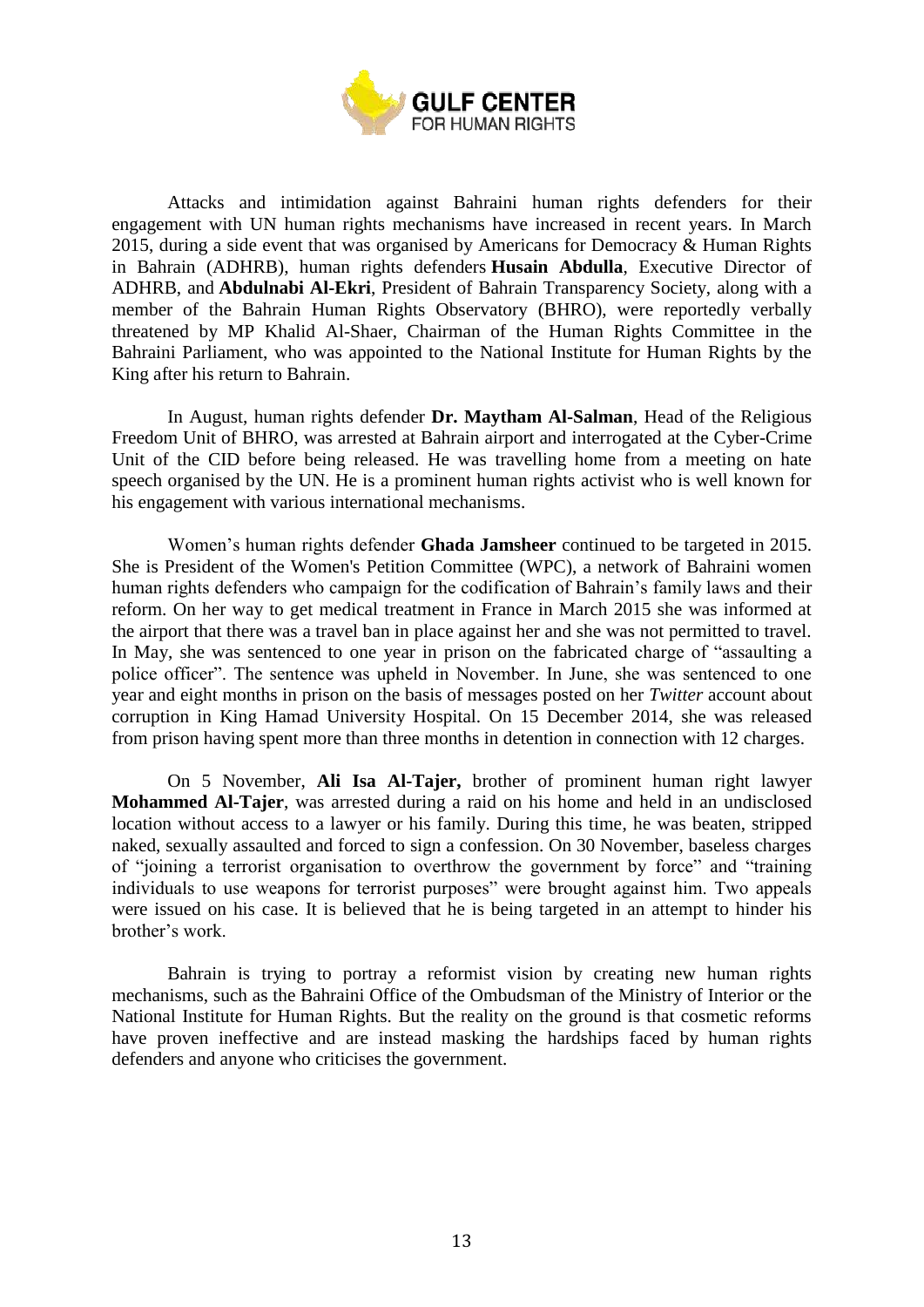

# <span id="page-13-0"></span>**[IRAN](http://www.gc4hr.org/news/index/country/12)**

Women human rights defenders in Iran continue to face harassment and intimidation at the hands of the authorities and their human rights remain seriously curtailed, especially seeing the rise in violence against women in Iran following acid attacks in October 2014 after the introduction of the 'Plan on Protection of Promoters of Virtue and Preventers of Vice' and the 'Plan to Protect Chastity and Hijab'. Human rights activists detained in the notorious Evin prison face inhumane conditions and treatment on a daily basis. 2015 saw a deterioration in the health of women human rights defenders detained for the exercise of their right to freedom of expression. Journalists and those publishing criticism of the state remained at risk.

In January 2015, GCHR issued an appeal for well-known women's and students' rights activist **Mahdieh Golrou**. She was arrested at her home on 24 October 2014 following her participation in protests against acid attacks on women. She was placed in solitary confinement for 40 days and then placed in a small cell inside Evin prison in Tehran. She was released on 28 January on bail. Other women's and students' rights activists have been detained in Iran, some for long periods, including activist **Bahareh Hedayat,** imprisoned since 2009, who has been hospitalised repeatedly due to ill health and poor prison conditions.

In May 2015, human rights lawyer and women's rights activist **Narges Mohammadi** was arrested and taken to Evin prison to serve a six-year sentence handed down in 2012 following a grossly unfair trial on trumped up charges. She is Deputy Director of the Defenders of Human Rights Center (DHRC) and President of the Executive Committee of the National Council of Peace in Iran. She is an internationally renowned figure and is known for her human rights activism including her participation in protests against acid attacks. She has been separated from her two children, and her husband is exiled in France since 2011.

On 14 May 2015, after seven months in Evin prison, children's rights defender **Atena Daemi** was [sentenced](https://www.frontlinedefenders.org/node/28748) to 14 years in prison during a 15-minute trial that observers say did not meet international standards. She received seven years for allegedly "gathering and colluding against national security" and "spreading propaganda against the system," among other charges. In September, another child right's defender, **Saeed Shirzad**, was sentenced to five years in prison.

On 01 June 2015, cartoonist **Atena Farghadani** was sentenced to 12 years and nine months in prison. She was originally arrested in August 2014 on several charges including "insulting members of parliament" in reference to a cartoon she drew criticizing a draft law restricting access to birth control and women's rights, and she then spent three months in Evin prison. In November 2014, she had been briefly released and re-arrested following a half-day trial based on information obtained during nine-hour interrogations while she was held in solitary confinement without access to a lawyer. She was found guilty of "colluding against national security" and "spreading propaganda against the system" through her artwork. She remains in prison and her health deteriorated rapidly after she undertook a hunger strike to protest against the inhumane prison conditions. There are real fears for her health particularly given the poor conditions, and she was showing signs of lymphatic disease.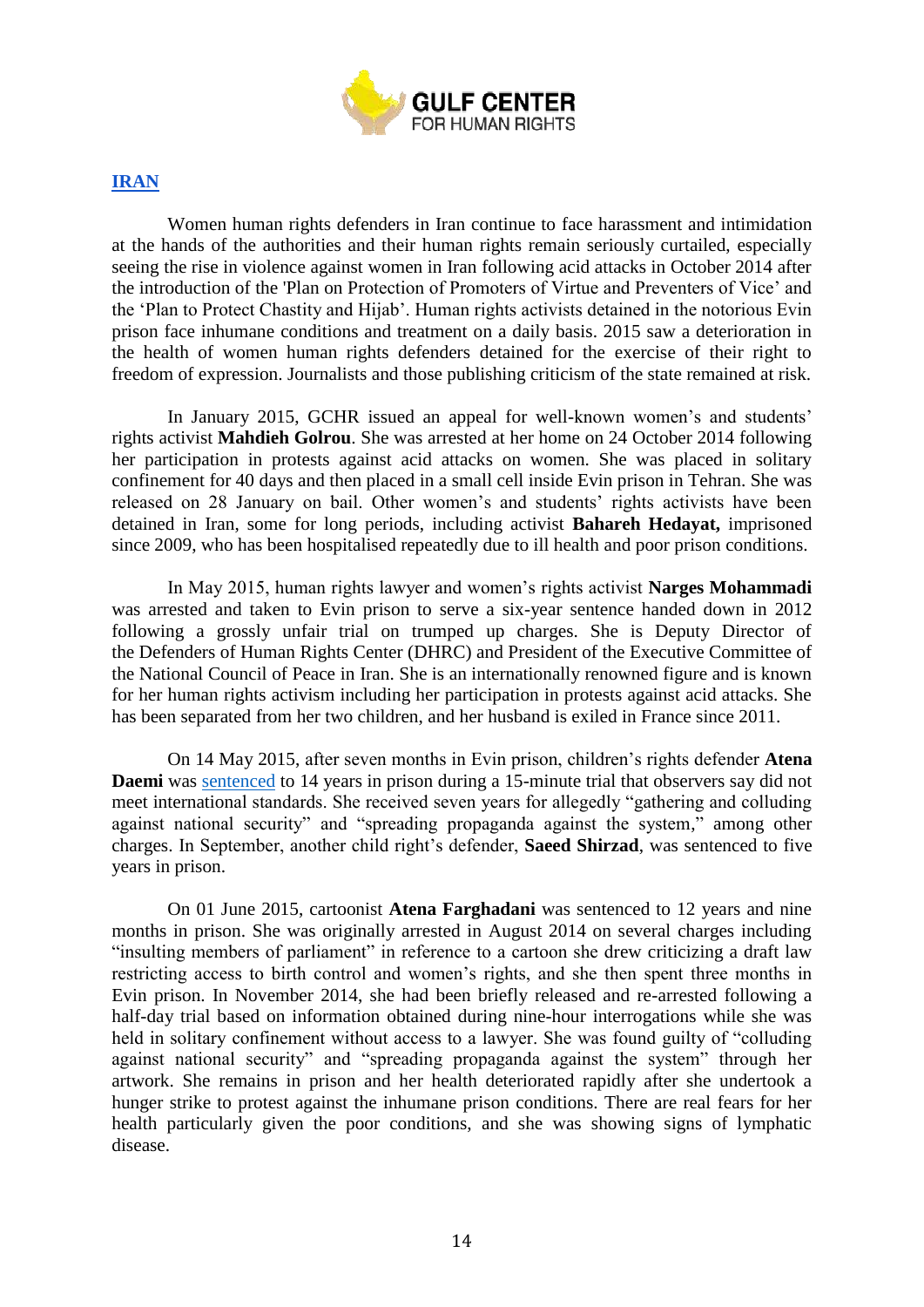

During a visit from Farghadani's lawyer, **Mohammad Moghimi**, they shook hands, and both Farghadani and her lawyer were charged with "illegitimate sexual relations". The lawyer was then arrested on 13 June 2015 for the act of shaking Farghadani's hand, and released three days later after he'd paid a large bail of around US\$60,000. Farghadani reported that she was forced to undergo a "virginity and pregnancy test" in August, prior to her trial in relation to the handshake. In January 2016, the two were acquitted in this case, but Farghadani remains in jail on her 12-year sentence. She is the recipient of Cartoonists Rights Network International's 2015 Courage in Editorial Cartooning Award and Index on Censorship listed her among its 100 free expression heroes in 2016, after being nominated by GCHR.

In October 2015, independent journalist **Jason Rezaian**, a dual Iranian-American citizen who works for the "*Washington Post*, was convicted on charges of "espionage", "collaboration with hostile governments", "gathering classified information" and "disseminating propaganda against Iran". Rezaian and **Yeganeh Salehi**, a married couple who are both journalists, were arrested following a raid by Iranian security forces on 22 July 2014. Salehi, a reporter for the UAE-based *The National,* was released without charge on 6 October 2014. Rezaian was sentenced to an unspecified prison sentence but later released in January 2016 during a prisoner swap between the United States and Iran.

Rezaian's release came after the lifting of sanctions on Iran by the US, following successful nuclear negotiations, leading to some hope for an improvement in the human rights situation.

# **[IRAQ](http://www.gc4hr.org/news/index/country/8)**

<span id="page-14-0"></span>Violations of human rights were widespread leading to political instability and internal conflict was exacerbated by the fight against the Islamic State (IS or Da'esh) in 2015. Atrocities were committed by IS, government security forces, militias and popular mobilisation committees. Human rights defenders find themselves working in an extremely dangerous environment. Women human rights defenders in the *de facto* state of Iraqi Kurdistan continue to face serious difficulties, including risk of violence. Freedom of expression continues to be silenced in Iraq.

In February 2015, GCHR issued an appeal when a group of journalists was attacked by the bodyguards of Iraq's National Security Advisor, Faled Al-Fayad. The attack took place at a seminar in Baghdad when a journalist tried to take a photo in front of Al-Fayad. The bodyguards started to beat him and when the other journalists protested in solidarity they too were attacked. Journalists **Senan Al-Saba'a** and **Ahmed Al-Ebdari** were reportedly severely beaten during the assault. Al-Saba'a sustained a broken arm and Al-Ebdari suffered many punches to his face. Photojournalists who were present were detained for five hours and their cameras and mobile phones were confiscated.

In May 2015, prominent human rights defender Ammar Shahbander was killed during a terrorist attack on a café in Baghdad. He was Director of the Institute of War and Peace Reporting in Iraq (IWPR) and co-founded the Iraqi Peace Network Peace com. He was a great supporter and friend of GCHR and his untimely death will be sorely felt by the human rights community.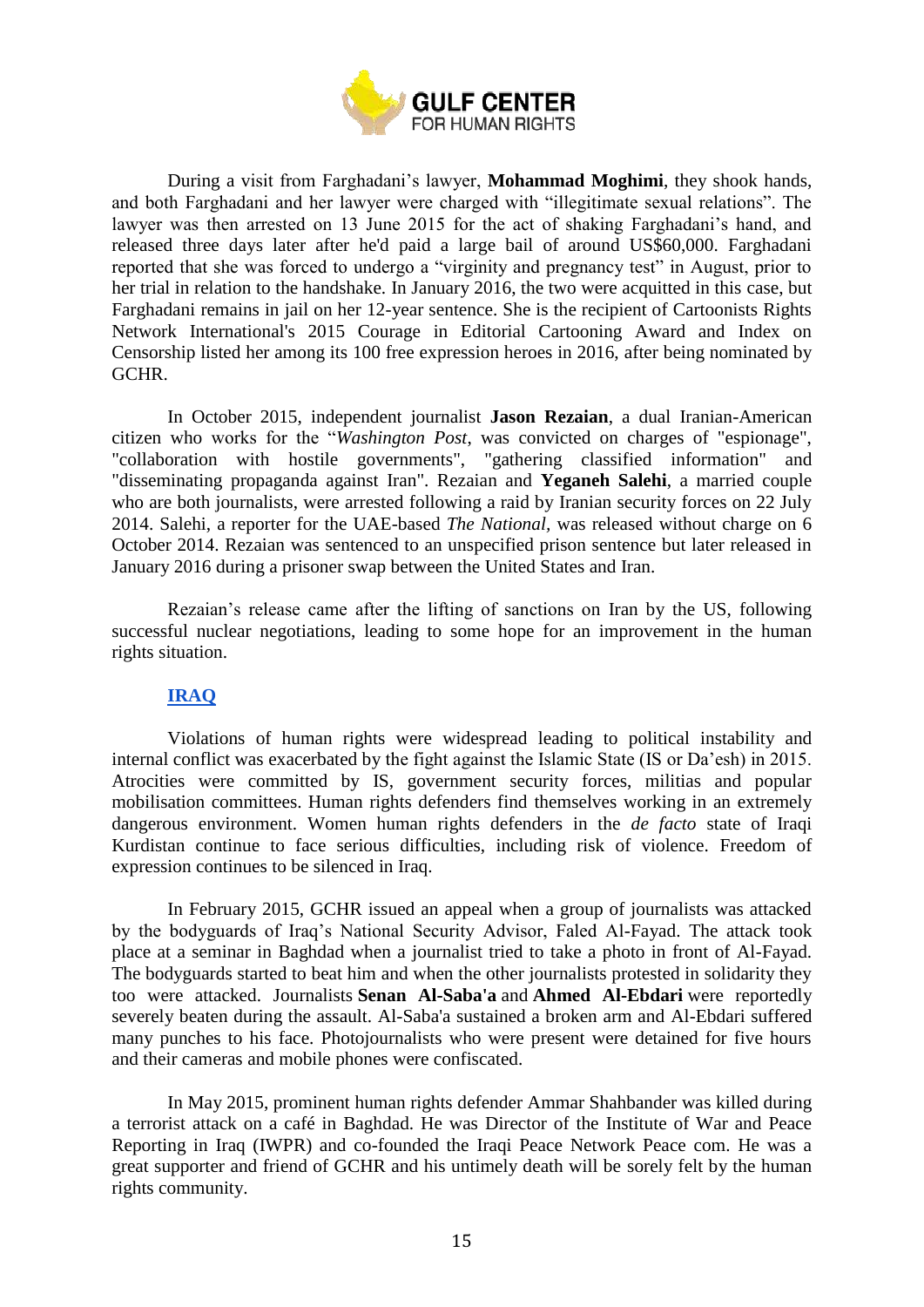

Women human rights defenders in the *de facto* state of Iraqi Kurdistan continue to face serious difficulties relating to their work, which challenges the traditional notions of family and gender roles within families, and is often focused on gender-based violence. This results in hostile reactions not only from members of the communities but also from the authorities. Women human rights defenders have reported to GCHR about constant threats and intimidation in carrying out their work.

The challenges have been compounded by the conflict with IS. The vast numbers of Internally Displaced Persons (IDPs) and refugees place extra pressures on all services and the authorities and all NGOs are struggling to cope. The extreme crisis facing the Yezidi communities continues with approximately 3,600 women and girls still being held by IS and the authorities have been criticised for the way in which this is being handled. There is a desperate need for the international community to do more to assist this situation, with funding, with capacity building and with specialist therapeutic services.

## **[KUWAIT](http://www.gc4hr.org/news/index/country/7)**

<span id="page-15-0"></span>State authorities continue to target those who speak out and document the human rights violations and limitations in Kuwait. Prominent human rights advocate Nawaf Al-Hendal faced reprisals as a result of his participation in the UNHRC, a common repercussion across the Gulf for those who raise their voices at the UN. The plight of the stateless Bedoon community was not resolved in 2015 and Bedoon activists continued to be targeted, such as Abdulhakim Al-Fadhli. A new Cyber-Crimes Law was approved by the National Assembly on 16 June 2015, which will likely further curtail freedom of expression and be used against human rights defenders and online activists, particularly with overbroad restrictions on public morality and on press and publications. It went into force in January 2016.

On 28 January 2015, GCHR issued an appeal for human rights defender **Nawaf Al-Hendal** after State Security Apparatus at the Interior Ministry issued an arrest warrant against him following postings on his Twitter account. He is an active human rights defender and works as an observer of peaceful marches. He is also the founder and director of Kuwait Watch, a NGO that monitors and documents violations in Kuwait and the Gulf region. He was beaten and arrested on 23 March 2015 as he was monitoring a protest calling for reform of the judiciary and the release of detained activists. It is believed that his arrest is linked to [a](http://webtv.un.org/search/item6-general-debate-43rd-meeting-28th-regular-session-of-human-rights-council/4124099790001)  [speech he made on 20 March](http://webtv.un.org/search/item6-general-debate-43rd-meeting-28th-regular-session-of-human-rights-council/4124099790001) at the UNHRC in which he talked about freedom of expression and opinion and the ongoing attacks on human rights defenders and Internet activists in Kuwait. Two days after his arrest a travel ban was imposed against him, and he was charged with "illegal gathering" and released on bail. The travel ban has since been lifted.

On 29 January 2015, human rights defender **Mohammed Al-Ajmi**, a member of the National Committee for Monitoring Violations (NCV), was forcibly taken by a group of unidentified men to an undisclosed location. He was later charged over postings on Twitter deemed insulting to Saudi Arabia. He was arrested twice in 2014 in relation to his human rights work. The same day, Bedoon human rights activist **Abdulhakim Al-Fadhli** was sentenced to a year in prison with hard labour followed by deportation. The charges against him include allegedly attacking and using force against police officers on duty, wounding some of them, and calling for an illegal demonstration in order to breach security.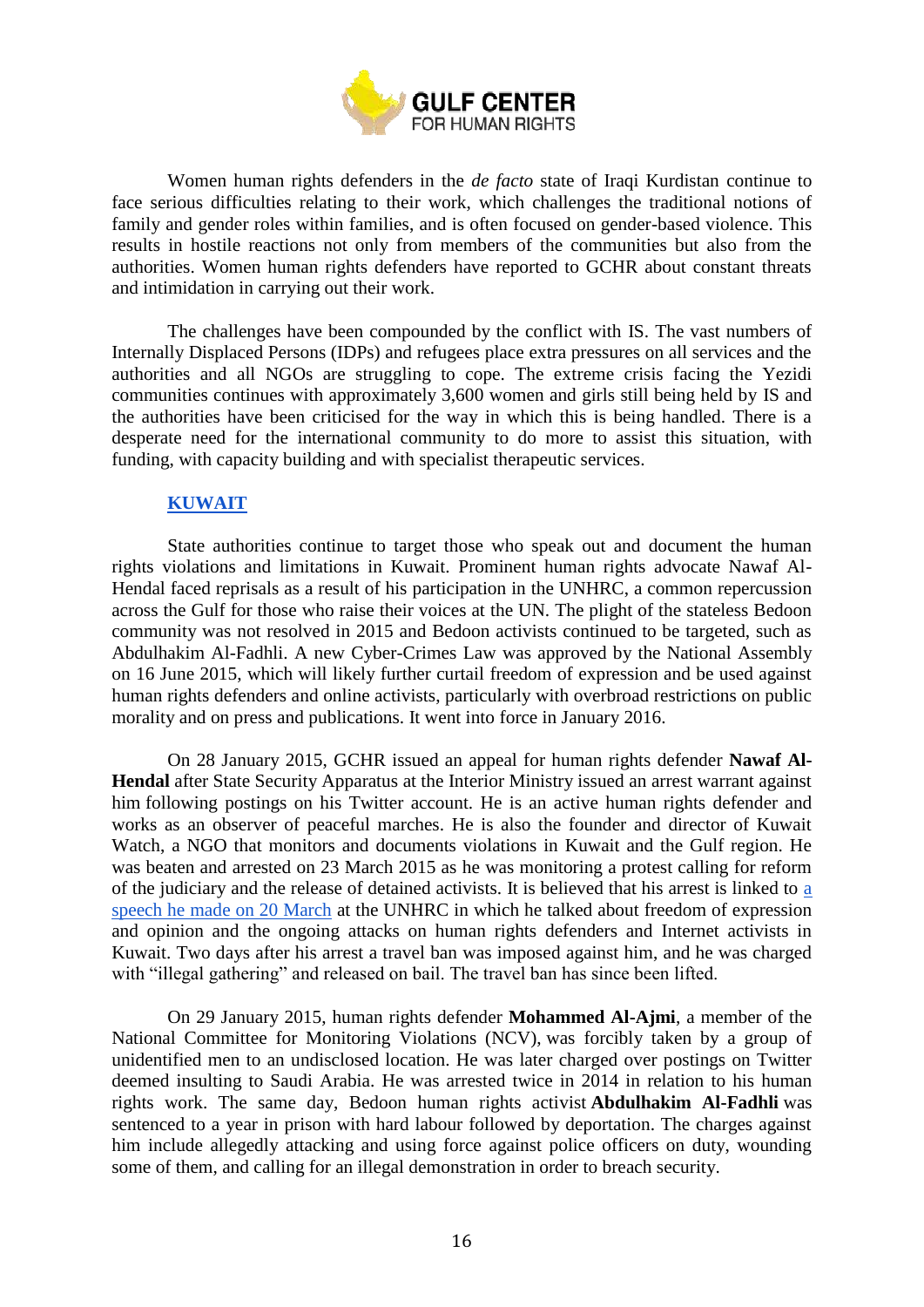

In June 2015, human rights defender **Rana Al-Sadoun,** co-founder of the NCV, was sentenced *in absentia* to three years in prison with hard labour. She was convicted for repeating a speech delivered in 2002 by former MP Musallam Al-Barrak in which he criticised the electoral law and for which he is currently serving a two-year prison term.

In July 2015, the National Assembly approved a Cyber-Crimes Law which establishes criminal penalties for offences such as hacking and retrieving personal data without authorisation. However, articles 6 and 7 also expand the reach of existing prohibitions on print publications so that they encompass the dissemination of information on-line including the use of social media and blogs. It is feared that this new law may be used to further curtail the right to freedom of opinion and expression and to hamper the activities of human rights defenders and on-line activists. See: http://www.gc4hr.org/news/view/1164

Article 4 (4) punishes by imprisonment for a term not exceeding two years and a fine of not less than two thousand dinars and not exceeding five thousand dinars: "Item 4. Whoever establishes a website or publishes or produces or prepares or creates or sends or stores information or data with a view to use, distribute or display to others via the Internet or an information technology device that would prejudice public morality or manages a place for this purpose." Article 4 is overly broad as it fails to define what constitutes "prejudice to public morality."

Article 6 is based on Article 27 (1, 2 and 3) of the Press and Publications Law (no. 3/2006) which punishes editors and writers who commit acts that are described in article 19, 20 and 21 of the law, with up to one-year imprisonment and a fine of up to 20,000 Dinars. Article 27 gives powers to the Criminal Court to punish any of the described acts by revoking the license or shutting down a newspaper for a period not exceeding one year, as well as the confiscation of published copies.

#### **[OMAN](http://www.gc4hr.org/news/index/country/6)**

<span id="page-16-0"></span>Freedom of expression and opinion is a major issue in Oman as authorities continue to persecute those who speak out critically against them. Oman is a very small country, with high levels of surveillance, which has imposed tough laws and restrictions on human rights defenders. In 2015 the Internal Security Service (ISS) actively set out to dismantle the human rights movement by targeting human rights defenders and on-line activists in a series of arrests and detention. Many faced convictions on baseless charges and prominent human rights defender **Saed Jadad** was continuously harassed throughout 2015 and remains in jail on sentences related to his peaceful human rights work.

On 19 January, prominent human rights defender **Saed Jadad** was summoned to appear before the Court of First Instance in Muscat. On Facebook he said he would not obey the summons and would commence a hunger strike on his arrest. On 21 January, more than 20 members of the Omani security forces raided his home. On 8 March, he was sentenced to three years in prison, on charges including "undermining the country's position and prestige" and "incitement against the government and public order disruption." On 31 March, Jadad was tried and sentenced to one year in prison and a fine of 2600 Omani Rials (USD\$6755) for violating the Cyber-Crimes Law. He was released on bail pending appeal in that case in April.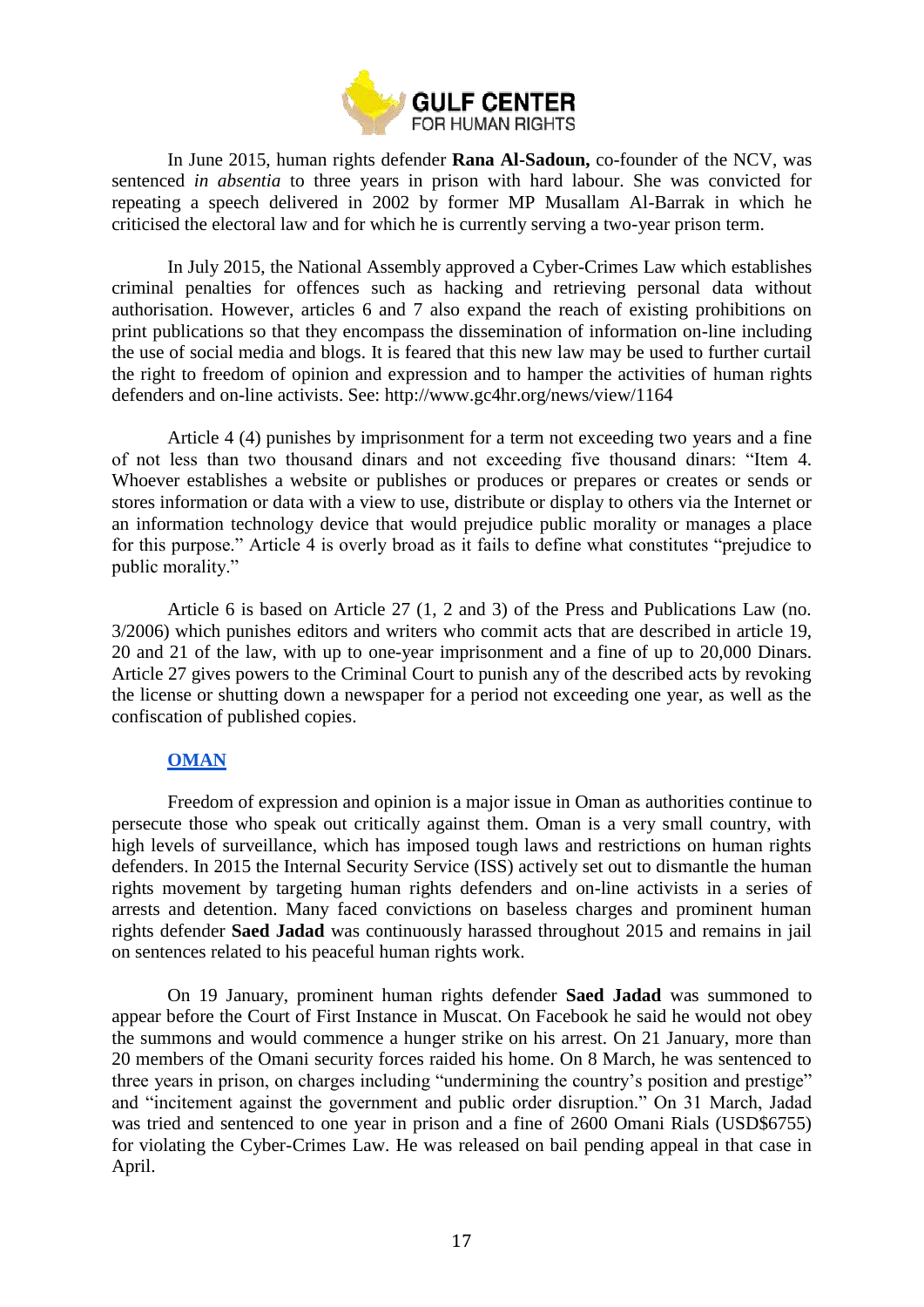

Jadad has been the subject of an on-going campaign of harassment for many years, including numerous fines and detentions. He was instrumental in organising and leading proreform protests in 2011 and has spoken publicly to crowds of up to 20,000 people. He has been an active blogger and has signed several petitions calling for reform in Oman.

On 25 November, state security forces again raided Jadad's home. They arrested him and transferred him to Arzat prison in the city of Salalah. On 18 November 2015, the Court of Appeal ratified the sentenced issued by the Court of First Instance in April, of a one-year prison term and a fine of 1000 Omani Rials (USD\$2600) on charges of his alleged "use of an information network (Internet) in the dissemination of material that would prejudice public order." GCHR issued appeals on his case throughout January, February, March and April. On 2 February, and again in December 2015, GCHR wrote an open [letter](http://www.gc4hr.org/news/view/1150) to Sultan Qaboos urging him to free Jadad unconditionally.

In January 2015, GCHR issued an appeal on the release of writer **Ali Al-Rawahi**. He was arrested on 29 December, after being summoned by the ISS, in relation to two postings he made on Twitter, in which he talked about corruption and urged people to demand their rights. He spent four days in detention.

Freedom of expression continued to be targeted throughout 2015 as online activists were detained. On 11 March 2015, the Special Division of the Omani Police summoned human rights defender **Abdullah Ghailani** and detained him for three days. His arrest also related to postings he made on-line. On 18 March, writer and online activist **Saeed Al-Darodi** was sentenced to one year in prison *in absentia*.

On 23 March 2015, online activist **Talib Al-Saedi** disappeared after he was summoned by the ISS to appear for investigation before the Special Division of the Omani Police in Muscat. He was detained incommunicado with no access to his family or lawyer before being released without charge in August 2015. It is believed that he was arrested in relation to his activities on social media networks, including persistent calls for freedom and reform in Oman. Al-Saedi is a well-known Omani activist who has been monitoring and documenting cases of detained activists by the ISS.

In April, four Internet activists were arrested in the Northern Province of Liwa over the course of a few days after the ISS summoned them by telephone. Their arrests are believed to be related to their on-line demands for the release of Dr. Talib Al-Mamari, a member of the Shura Council for Liwa Province who has been in prison since 2013 following his participation in a peaceful protest against environmental pollution caused by petrochemical installations. **Majid Al-Bloushi**, **Abdullah Al-Kindi** and **Saed Al-Khourosi** were arrested on 5 April and **Mohammed Al-Manaee** was arrested the following day. The online activists were held initially incommunicado and without access to their lawyers.

Well-known Internet activist **Ahmed Al-Moghairi** was summoned by the ISS to appear for investigation and was detained in solitary confinement for over three weeks until his release on 9 July 2015. He was denied access to a lawyer and was only allowed one visit from his family. It is believed that he was detained as a result of on-line activities where he talked about corruption and people's demands for freedom and reform.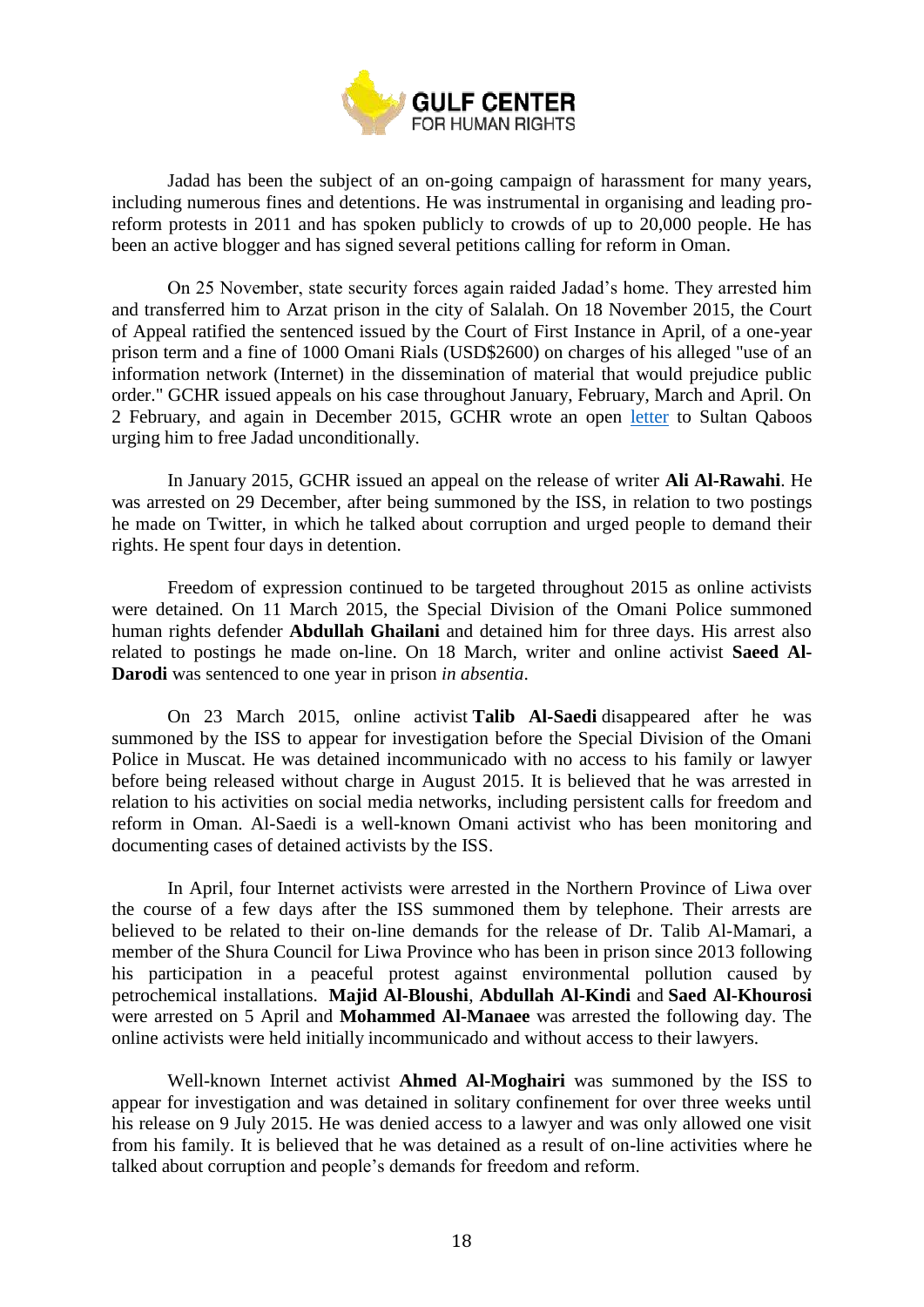

**Mohammad Al-Fazari**, a well-known human rights defender and blogger, was able to flee the country to the UK on 17 July 2015, despite having been placed under house arrest and a travel ban since December 2014. He is the founder and editor of the e-magazine *Mowaten* (*Citizen*), which published a number of articles on corruption in government departments, including the Public Prosecution Office. It is believed that these articles may have been the motivation for his arrest in 2014 and the travel ban in place against him. *Mowaten* was forced to stop publishing in January 2016.)

On 3 August, security authorities arrested human rights defenders **Dr. Salih Al-Azri, Ali Al-Muqbali** and **Talib Al-Saedi** and took them to an unknown destination before finally releasing them on 24 August. Their arrests are connected to their on-line activities. Dr. Al-Azri, a doctor working for the Ministry of Health, has written a lot about corruption in the health system of Oman and has promoted freedom of expression and defended the rights of detained human rights defenders in Oman through social media. Al-Muqbali is a human rights defender and online activist who has written on social media networks about corruption and in defense of prisoners of conscience. Al-Saedi has been monitoring and documenting cases of detained activists by the ISS. All three have been previously arrested as a result of their human rights work.

On 4 August 2015, security forces arrested human rights defenders and Internet activists, **Mukhtar Al-Hanaei** and **Ahmed Al-Blushi,** while they were on their way to the UAE from Oman. Al-Blushi was released after a few hours while Al-Hanaei was released on 24 August. Al-Hanaei is a well-known human rights defender and blogger in Oman and was previously arrested during a peaceful protest.

On 23 August, the ISS arrested Internet activist **Khalid Al-Nawafi** and initially detained him incommunicado. He has written on social media networks about corruption and the defense of prisoners of conscience. On the same day, human rights defender **Fahd Al-Kharousi** was summoned by the ISS before being released the following day. Both men have been previously arrested.

On 23 August, the ISS summoned human rights defender and blogger **Ismael Al-Maqbali**. He was detained from 29 August until 3 September. He actively supported the Sohar protests in 2011 and continues to support detained activists through his online activity. In 2012 he was sentenced to one and a half years in prison, charged with "Insulting the Sultan" and only freed by the Sultan Qaboos during an amnesty. On the same day, human rights defender and blogger **Helal Al-Alawi** was arrested and detained incommunicado before being released on 31 August 2015. He was also arrested in relation to Sohar protests, sentenced to five years in prison and released after two and a half years through an amnesty from the Sultan.

On 17 September, online activist **Hassan Al-Basham** was arrested by the ISS. He was released on 23 September only to be arrested again two days later and he remained in detention with no proper access to his family or lawyer. On 18 October he was reportedly transferred to the Public Prosecution Office in Sohar and charged with "insulting the Sultan and "undermining the prestige of the State." He remains in prison awaiting a verdict on 8 February 2016. He has written in defence of prisoners of conscience and also carries out social and humanitarian activities.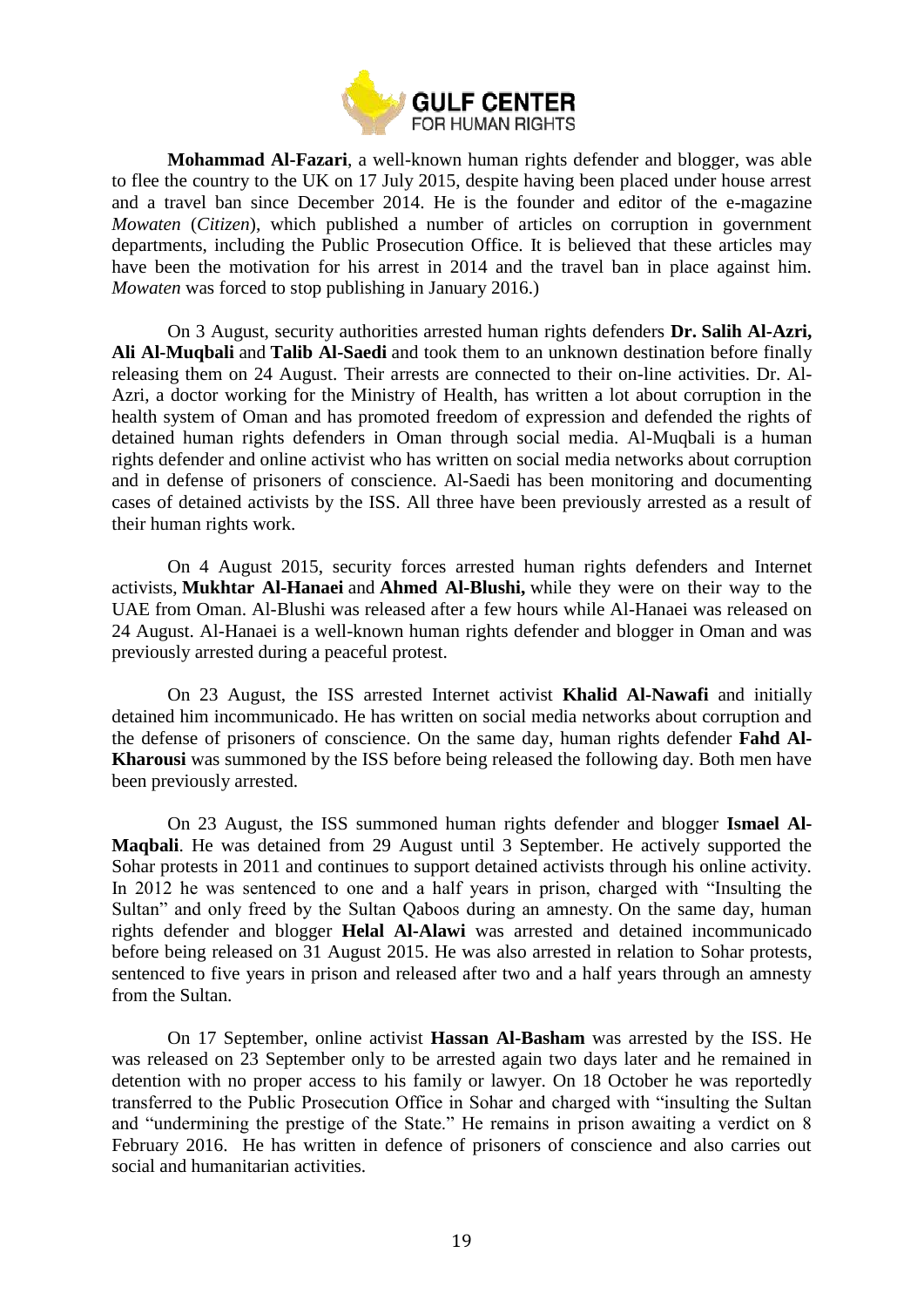

These cases are just some of the examples of the restrictions on the rights to freedom of opinion and expression and they provide evidence of the on-going trend of targeting and harassing online activists and those who strive for the promotion and protection of fundamental human rights in Oman.

In March, GCHR expressed grave concern that the Omani Citizenship Law, enacted in August 2014, could be used to target human rights defenders and activists. The new law, which consists of 22 articles, prevents courts from hearing complaints regarding citizenship issues and instead fully places control of such decisions in the hands of the Interior Ministry. Article 20 provides for the withdrawal of Omani citizenship if it is proved that a person is "A member of a group or party or organisation that embraces the principles or ideologies that harm Oman's interest; or works for a foreign country in any capacity, whether it is done inside or outside Oman, and does not meet the Omani government's request to leave this work during the specified period outlined to him; or works in favour of a hostile country that acts against the interests of the Oman." GCHR fears that the vagueness of this article will allow it to be used against human rights defenders.

On 23 March 2015, GCHR and CIVICUS made a joint submission to the UN UPR on Oman, outlining concerns related to the environment in which civil society activists and human rights defenders operate and the legislative and extra-legal measures which curb civil society activities and threaten freedom of expression, association and peaceful assembly.

On 17 June 2015, at the 29<sup>th</sup> session of the UNHRC, the UN Special Rapporteur on the right to freedom of peaceful assembly and association Maina Kiai presented his report following his visit to Oman in September 2014. He expressed his dismay at alleged reprisals against civil society members, who had engaged with him during his visit. During the mission he met with government bodies and members of civil society and raised concerns regarding restrictions on the rights to freedom of peaceful assembly. However, the Omani government failed to address these concerns and attempted to intimidate the Special Rapporteur and civil society members. GCHR was one of eight signatories to a statement expressing their support for the Special Rapporteur and his team and calling on the government of Oman to fully cooperate with him and to implement the recommendations set out in the country report.

#### **[SAUDI ARABIA](http://www.gc4hr.org/news/index/country/3)**

<span id="page-19-0"></span>The human rights situation in Saudi Arabia remained critical throughout 2015. Human rights defenders are increasingly subjected to arrest, trials, lengthy sentences and harassment as a result of their peaceful activities and their involvement with NGOs. Many remain in detention where they are subjected to ongoing ill treatment. The rights of women and girls continue to be violated and on-line activists are targeted for expressing their right to freedom of opinion and expression. Human rights defenders continue to appear before the Specialised Criminal Court whose jurisdiction is to deal with terrorism-related matters.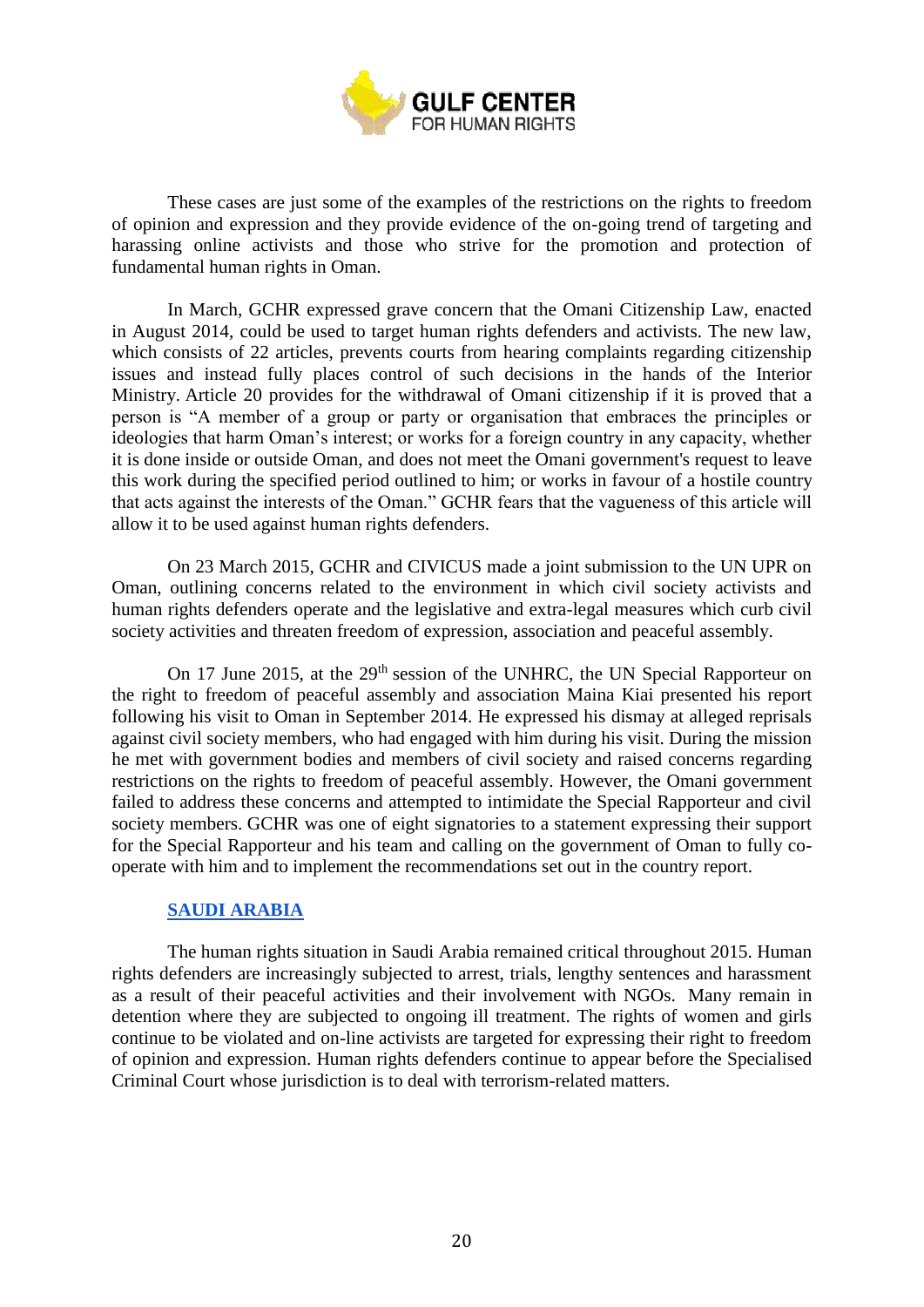

In 2014, in a case that inspired worldwide outrage, human rights defender **Raif Badawi** was sentenced to 10 years in prison, 1000 lashes, a 10-year travel ban to start on expiration of his jail sentence, a ban on using media outlets and a fine of one million Saudi Riyals (about US\$266,600) after being detained for almost two years. He is co-founder and editor of the website Liberal Saudi Network, an on-line forum created to foster political and social debate in Saudi Arabia. On 9 January 2015, he received 50 lashes in public. The sentence of 1000 lashes was ratified by the Supreme Court in Riyadh in June 2015 but he has not yet been lashed again, according to his family. In December 2015, he was awarded the prestigious Sakharov Prize for Freedom of Thought.

On 12 January, the sentence of prominent human rights lawyer **Waleed Abu Al-Khair** was increased by the Specialised Criminal Court to 15 years. He had originally been sentenced to a 15-year sentence with the last five years suspended. He is the founder and Director of the independent non-profit civil rights organisation Monitor of Human Rights in Saudi Arabia (MHRSA). Multiple trumped up charges were brought against him including allegedly "antagonising international organisations against the kingdom," relating to his engagement with international human rights mechanisms including the UN system and "setting up and supervising an unlicensed association," referring to MHRSA.

The MHRSA and GCHR issued a joint appeal when his sentenced was revised, calling for his immediate release and the dropping of all charges against him. On 4 February 2015, the authorities transferred him from Malaz prison in his home city of Jeddah to Al-Ha'ir prison in Riyadh without warning. This was the sixth time that Abu Al-Khair was transferred to a new prison. In April 2015, he was beaten by another prisoner, whom it is believed was encouraged to carry out the attack by the prison administration.

On 12 February 2015, women human rights defenders **Maysaa Al-Amoudi** and **Loujain Al-Hathloul** were released from detention after more than two months in jail for driving. They were detained on 1 December 2015 when they drove to meet each other at the border of the UAE. Both of them were charged with "breaching public order" and "overriding [her] guardian's authority," for driving a car without permission (in this case, the King's authority.) Saudi Arabia still remains the only country in the world where women are not allowed to drive. GCHR supported the #Women2Drive campaign.

Members of the Saudi Civil and Political Rights Association (ACPRA) continued to be sentenced for their participation in the NGO, which was founded in 2009 partly to respond to increased arrests following the second Gulf war. Members have been sentenced to lengthy prison terms of up to 15 years by the Specialised Criminal Court (SCC), which is assigned to cases related to terrorism and the security of the state. In March 2015, the SCC in Riyadh sentenced **Mohammed Al-Bajadi,** founding member of the ACPRA, to ten years in prison, with the last five suspended. He was arrested on 20 March 2011 after he communicated with the UN on the case of **Sultan Al-Daees**, a Yemeni prisoner, whose death was suspected to have been caused by torture at the hands of state authorities. Al-Bajadi has gone on hunger strike on several occasions in protest against his ill treatment, including spending four months in solitary confinement.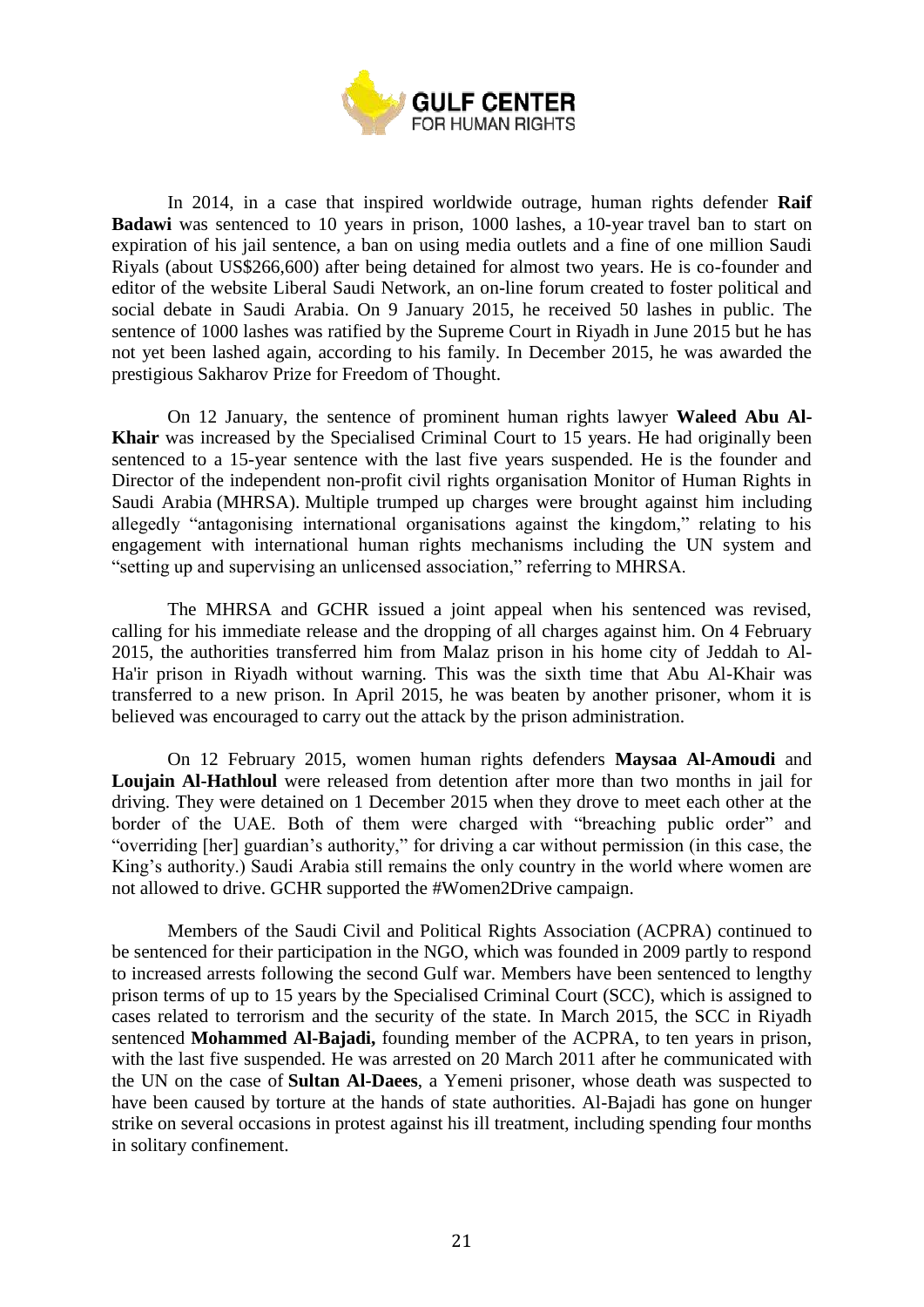

On 13 October 2015, the SCC sentenced **Dr. Abdulrahman Al-Hamid**, ACPRA cofounder, to nine years in prison, a fine of 50,000 Saudi Riyals (approx. USD\$13,300) and a nine-year travel ban to take effect on completion of his sentence. The sentence was handed down following a grossly unfair trial that was based on trumped up charges including incitement against public order and participating in establishing an unlicensed organisation (ACPRA). On the same day, the same court sentenced human rights defender **Abdulaziz Al-Senaidi** to eight years in prison, a fine of 50,000 Saudi Riyals (approx. USD\$13,300) and an eight-year travel ban to take effect on completion of his sentence. The sentence was based on charges including alleged incitement against public order for signing a petition calling for demonstrations in public squares, and insulting the king and spreading chaos and inciting public opinion via his Twitter account. Both men were denied proper access to lawyers during their initial interrogations and also throughout the trials. This is in flagrant breach of international law and the right to a fair trial.

On 19 October 2015, the Specialised Criminal Court sentenced **Dr. Abdulkarim Al-Khoder**, another ACPRA co-founder, to ten years in prison and a ten-year travel ban to take effect on completion of his sentence. Once again, the sentence was handed down following a grossly unfair trial that was based on trumped up charges that include disobedience of the ruler, instigation to cause chaos through the organisation of protests and demonstrations, undermining the state's image by publishing false information and distributing it to foreign organisations and the collaboration in founding a non-licensed association (ACPRA). He was the tenth founding member of ACPRA to be jailed, and many of his colleagues remain in prison, including **Dr. Mohammad Fahad Al-Qahtani, Fowzan Al-Harbi, Saleh ben Ashwan Al-Ashwan, Dr. Sulaiman Al-Rashudi and Dr. Abdullah Al-Hamid**.

In November, **Omar Mohammed Al-Saeed,** an associate member of ACPRA, was sentenced by the SCC to two and a half years and a travel ban of the same duration. Charges against him include breaking allegiance with the ruler and joining an unlicensed civil society (ACPRA). He was released on 22 December 2015, due to time served in detention after having been arrested on 16 April 2013.

In November, GCHR also issued an appeal on the continued systematic targeting of human rights defenders in Saudi Arabia through the use of legal proceedings. The Court of Appeal ratified the sentence of blogger **Mikhlif Al-Shammari**, handed down in October 2014 which included two years in prison and 200 lashes.

On 21 December, human rights defender and journalist **Zuhair Al-Kutbi** was handed a four-year prison sentence, five-year travel ban and 15-year writing ban after he called for reforms on a television talk show.

In March, in an unprecedented move, Sweden did not renew military contracts with Saudi Arabia. GCHR [welcomed](http://www.gc4hr.org/news/view/948) this decision and encouraged other States to follow suit. On 9 March 2015, Saudi Arabia blocked Swedish foreign minister Margot Wallström from speaking about human rights, including women's rights, issues at a meeting of the Arab League in Cairo, despite the fact that she had been invited as the Guest of Honour. According to Wallström, "The explanation we have been given is that Sweden has highlighted the situation for democracy and human rights, and that is why they do not want me to speak." The following day, Swedish Prime Minister Stefan Lofven confirmed the news that Sweden was cancelling its arms trade agreement with Saudi Arabia.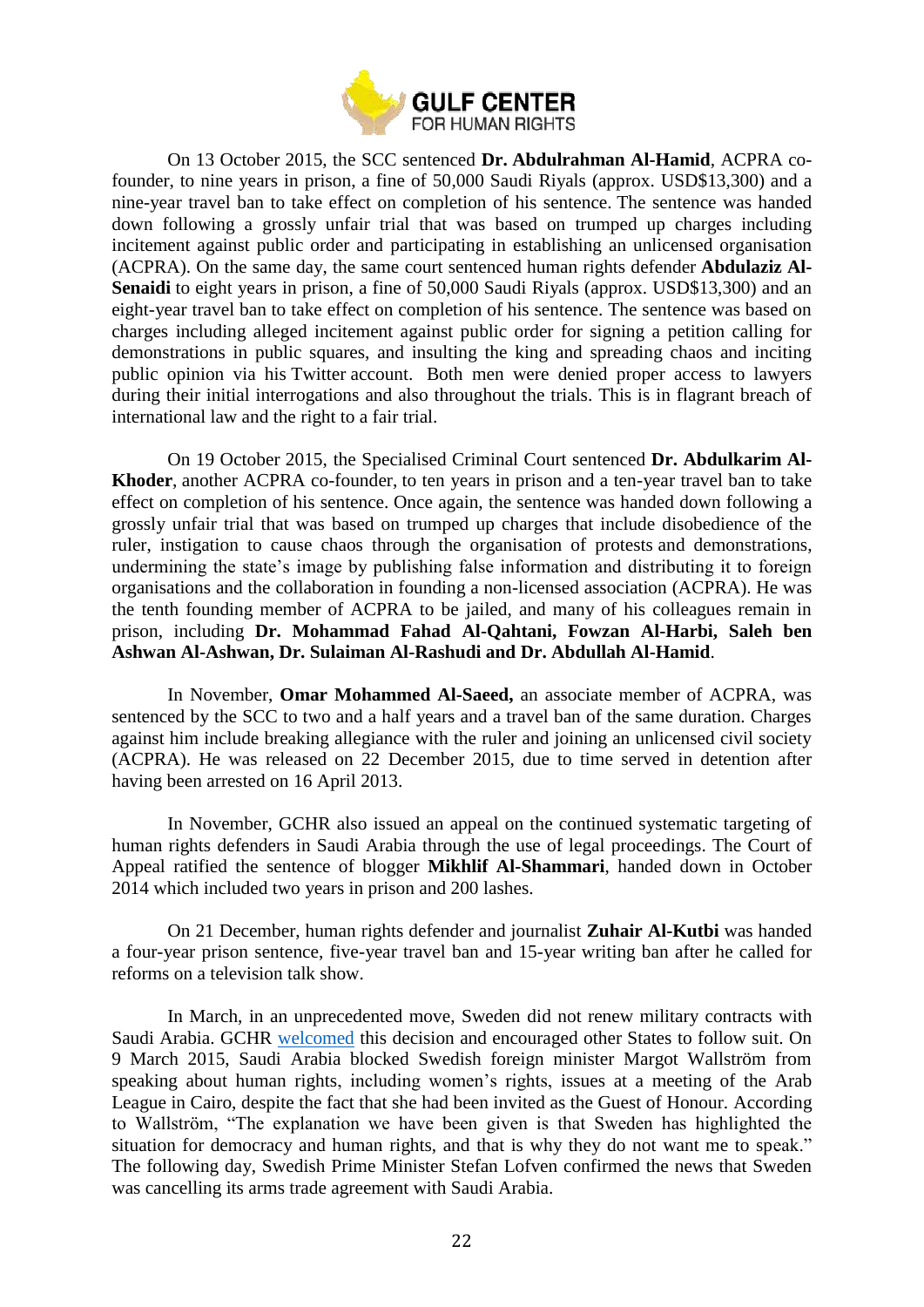

On 16 July 2015, GCHR and eight other human rights organisations [wrote](http://www.gc4hr.org/news/view/1080) to the Saudi leadership expressing grave concern about the worsening situation of human rights defenders. The letter asked for the release of detained human rights defenders including **Waleed Abu Al-Khair**, **Dr. Mohammed Al-Qahtani**, **Dr. Abdullah Al-Hamid**, **Dr. Abdulkarim Al-Khodr**, **Raif Badawi**, **Mohammed Al-Bajadi**, **Fadel Al-Manasef**, **Fawzan Al-Harbi, Sulaiman Al-Rashudi**, **Issa Al-Nukheifi** and all of their colleagues. To date they still have not received a reply.

On 15 September 2015, GCHR, CIVICUS, ARTICLE 19 and the Cairo Institute of Human Rights Studies (CIHRS) held a [side event](http://www.gc4hr.org/news/view/1087) focused on Saudi Arabia entitled, "Human Rights Defenders: The Challenges and Their Urgent Need for Protection" during the 30<sup>th</sup> Session of the UNHRC.

On 17 September, the International Hrant Dink Award 2015 was given to Saudi human rights defender **Samar Badawi**. The award is given to individuals who risk their lives for ideals and principles through peaceful means aiming for a world free of violence, discrimination and racism. Badawi has stood out as a leading voice advocating for women's rights, including the right to drive, and for raising international awareness about the oppression of human rights defenders in her country. She has been jailed for her activities and faced threats and harassment from the authorities. She is married to Waleed Abu Al-Khair. Due to a travel ban in place against her, she was unable to travel to Istanbul to collect the award so a member of GCHR accepted the award on her behalf.

> *"What motivates me more to survive is my responsibility, not only for raising my children, but also the responsibility of changing the dark reality in which we live now in order to build a future of justice, freedom and equality for all Saudi citizens. Remember that history does not forget, it will exalt those who have fought for freedom and cast aside the memory of those who succumbed to a life of humiliation and servitude,"* said Samar Badawi.

In September, GCHR's challenge of the legality of Just Solutions International (JSi), the commercial arm of the National Offender Management Service (NOMS) came to a positive conclusion. In June it launched a High Court challenge to the decision by the UK Ministry of Justice to sell prison and probation services to Gulf States. JSi, operating within the auspices of the Ministry of Justice, had submitted a £5.9 million proposal to the Kingdom of Saudi Arabia, and likewise a large-scale bid to the Sultanate of Oman for assistance with the design of a new prison. Scores of human rights defenders are being arbitrarily detained, imprisoned and tortured in both countries. In September the UK Ministry of Justice announced that JSi would not pursue any new projects but would continue to pursue existing projects including the proposal to work with the Saudi prison and probation service. Later that month the High Court ruled that the case raises "significant issues of general public importance" and granted a cap on legal fees. On 13 October 2015, the UK government [cancelled](http://www.gc4hr.org/news/view/1103) its controversial bid to supply prison services to Saudi Arabia. Questions still remain about Ministry of Justice sales to other governments such as Oman.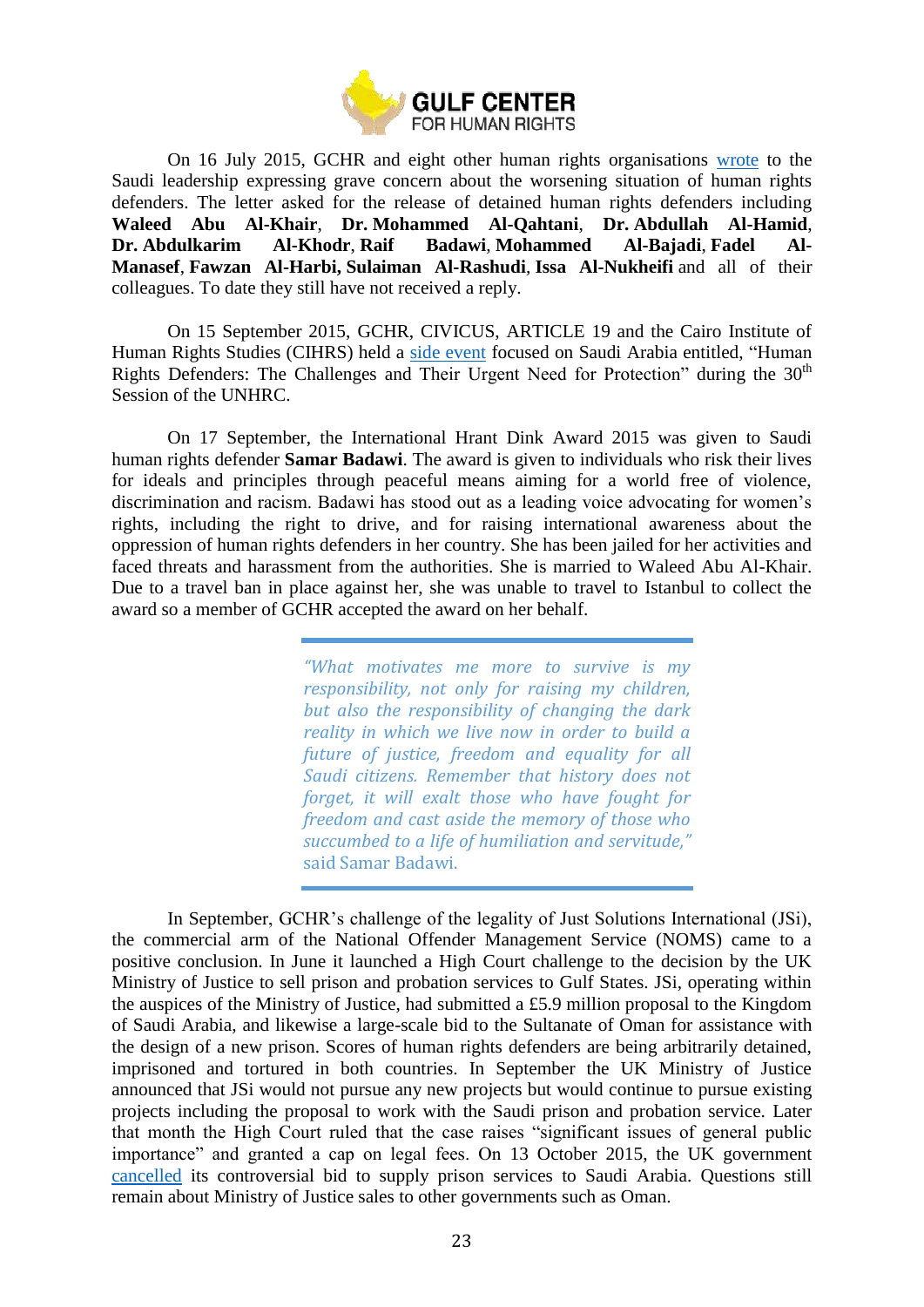

In an unsettling and much criticised move in September, Saudi Arabia was elected head of a key UNHRC panel that selects key officials who shape international human rights standards and report on violations worldwide. Just weeks after the appointment an opportunity was missed by the UNHRC when a resolution failed to set up an inquiry into the war crimes and human rights abuses in Yemen. A draft resolution tabled by the Netherlands proposing such an inquiry was withdrawn and the Council instead adopted a resolution tabled by Saudi Arabia which did not include such an inquiry. GCHR strongly [condemned](http://www.gc4hr.org/news/view/1095) the appointment of Saudi Arabia to the Council as human rights in Saudi Arabia continue to be grievously violated and the authorities blatantly disregard their international human rights obligations.

12 December 2015 marked a small victory for women's rights in Saudi Arabia as for the first time they voted and stood for municipal elections. Women in Saudi Arabia still face among the worst human rights violations and barriers to freedom worldwide.

## **[SYRIA](http://www.gc4hr.org/news/index/country/10)**

<span id="page-23-0"></span>Bloggers, journalists, human rights defenders and those who exercised their right to freedom of opinion and expression continued to be targeted by authorities in 2015. Criticism of the state, including on-line, was met with arrest and detention. Well-known human rights defenders, such as **Razan Zaitouneh,** who have been subjected to enforced disappearance due to their human rights activities, remain missing and fear mounts for their safety. On an encouraging note, following much international campaigning, three members of the Syrian Centre for Media and Freedom of Expression (SCM) were finally released under a general amnesty in 2015.

In January broadcaster and human rights activist **Maisa Saleh** was fired from her job after she clicked "like" on *Facebook* posts that were critical of the owner of the Orient TV channel for making inappropriate sectarian comments.

The Islamic State (IS or Da'esh) was responsible for the murder of many human rights defenders and journalists, including Syrian journalist and documentary maker **Naji Jerf**, editor-in-chief of the independent monthly *[Hentah](http://www.hentah.com/)*. Jerf, who was killed in Gaziantep in Turkey, near the Syrian border, on 27 December, had made a recent documentary on the award-winning Syrian citizen journalist group Raqqa is Being Slaughtered Silently (RBSS). The murder of Jerf followed the murder of **Ahmed Mohamed Al-Mousa**, a 23-year-old editor for RBSS who was shot dead by IS in [Idlib province](http://www.alaan.tv/news/world-news/144913/masked-assassinate-syrian-journalist-ahmed-mousa-team-tenderness-slaughtered-silently) in Syria on 16 December. His brother **Hammoud Al-Mousa**, a human rights defender who co-founded RBSS, has also been constantly threatened by IS, and their father and aunt were also kidnapped and killed by IS. The date of 28 April 2015 marked the  $38<sup>th</sup>$  birthday of missing human rights lawyer **Razan Zaitouneh,** head of the Violations Documentation Centre in Syria (VDC). To mark the occasion, 71 NGOs including GCHR, called on armed groups and governments to take steps to investigate the abduction of the four VDC staff members - Zaitouneh, **Samira Khalil**, **Nazem Hamadi** and **Wa'el Hamada,** known as the "Douma Four". They were abducted during a raid on their offices by a group of armed men on 9 December 2013. On the second anniversary of the abduction of the Douma Four, GCHR and eight other human rights organisations urged the Government of Canada to ensure the four are located and released. Zaitouneh's parents arrived in Canada from Syria in 2014, as did her sister Reem Zaitouneh, with her husband and two children. Since settling in Canada, Reem Zaitouneh has continued her activist work with the VDC.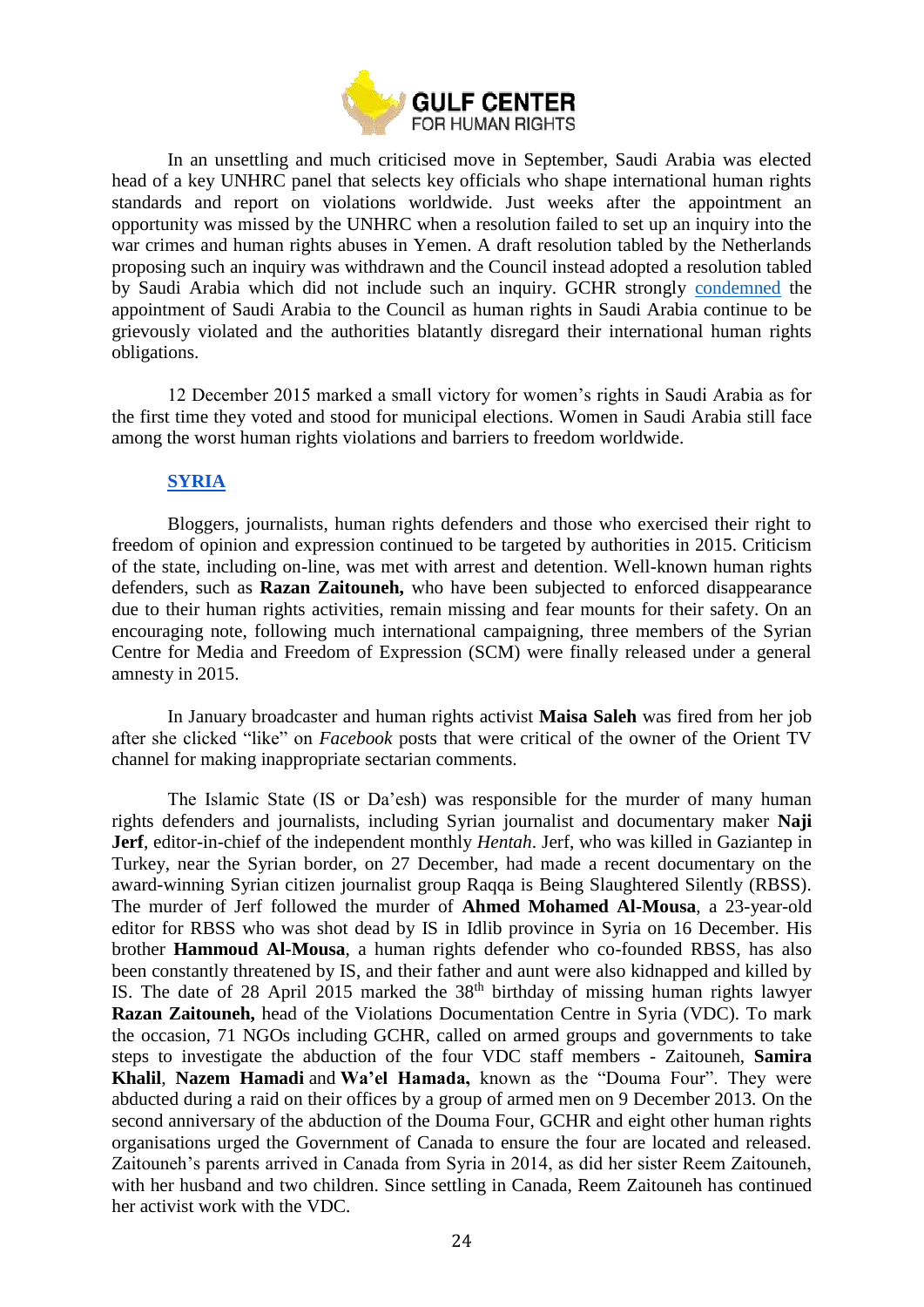

*"Nothing, not even our 100,000 deaths or harsh siege, or betrayal of the international community can ever defeat the will of people who have a dream and faith in the future,"* said Razan Zaitouneh in a video interview with FIDH prior to her abduction.

GCHR continued to advocate for the release of **Mazen Darwish**, **Hani Al-Zitani** and **Hussein Gharir,** members of the SCM, throughout 2015 until their release in July and August. In February 2012, the Syrian Air Force arrested the three men during a raid on the offices of the SCM. A year after their arrest they appeared before the Anti-Terrorism Court on charges of "publicising terrorist acts". A UN resolution in May 2013 called for their release, in January 2014 the UNWGAD declared that their detention arbitrary and a general amnesty issued on 9 June 2014 should have included them, yet they were not freed that year. In March 2015, a date was set for the verdict of the case. In April Mazen Darwish was awarded the prestigious 2015 UNESCO/Guillermo Cano World Press Freedom Prize.

In June the European Parliament issued a motion for a resolution in the situation in Syria and the case of Darwish, Al-Zitani and Gharir. It called for their release and that of the Douma Four and acknowledged the pattern of systematic targeting of human rights defenders and expressed its admiration and solidarity for all Syrian activists who continue to tirelessly monitor, document and report on the human rights situation.

On 25 June 2015, GCHR organised a side event in Geneva at the 29th Session of the UNHRC on the situation of human rights defenders and journalists in Syria and Iraq. It was co-sponsored by eight organisations including the SCM. It highlighted the importance of creating awareness of all enforced disappearances, unfair trials, deaths and tortures of human rights defenders in Syria and the need to guarantee accountability for perpetrators of human rights violations.

In July, a special presidential amnesty was granted under which Gharir and Al-Zitani were finally released from prison. Eventually, on 10 August, Darwish was also released. On 31 August, the Anti-Terrorism Court ruled that the case of the SCM members be included in a general amnesty and they were unconditionally released and charges dropped.

In August, journalist, human rights defender and wife of Mazen Darwish, **Yara Bader** was awarded the Human Right Watch Alison des Forges Award for Extraordinary Activism together with three other human rights defenders. She has worked continuously to expose detention and torture of journalists and detainees in Syria and assumed the role of Director of the SCM during her husband's detention. The same month a UN Security Council Presidential Statement referred to UN resolution 2139 passed in February 2014, which demanded a release of all those arbitrarily detained in Syria.

In September, GCHR received the sad news that human rights defender and cartoonist **Akram Raslan** was killed under torture in a government detention centre a few months after his arrest in October 2012. He was well known for his courageous cartoons, which often highlighted the violations against the Syrian people. In 2013 he won the Cartoonists Rights Network International's Award for Courage in Editorial Cartooning.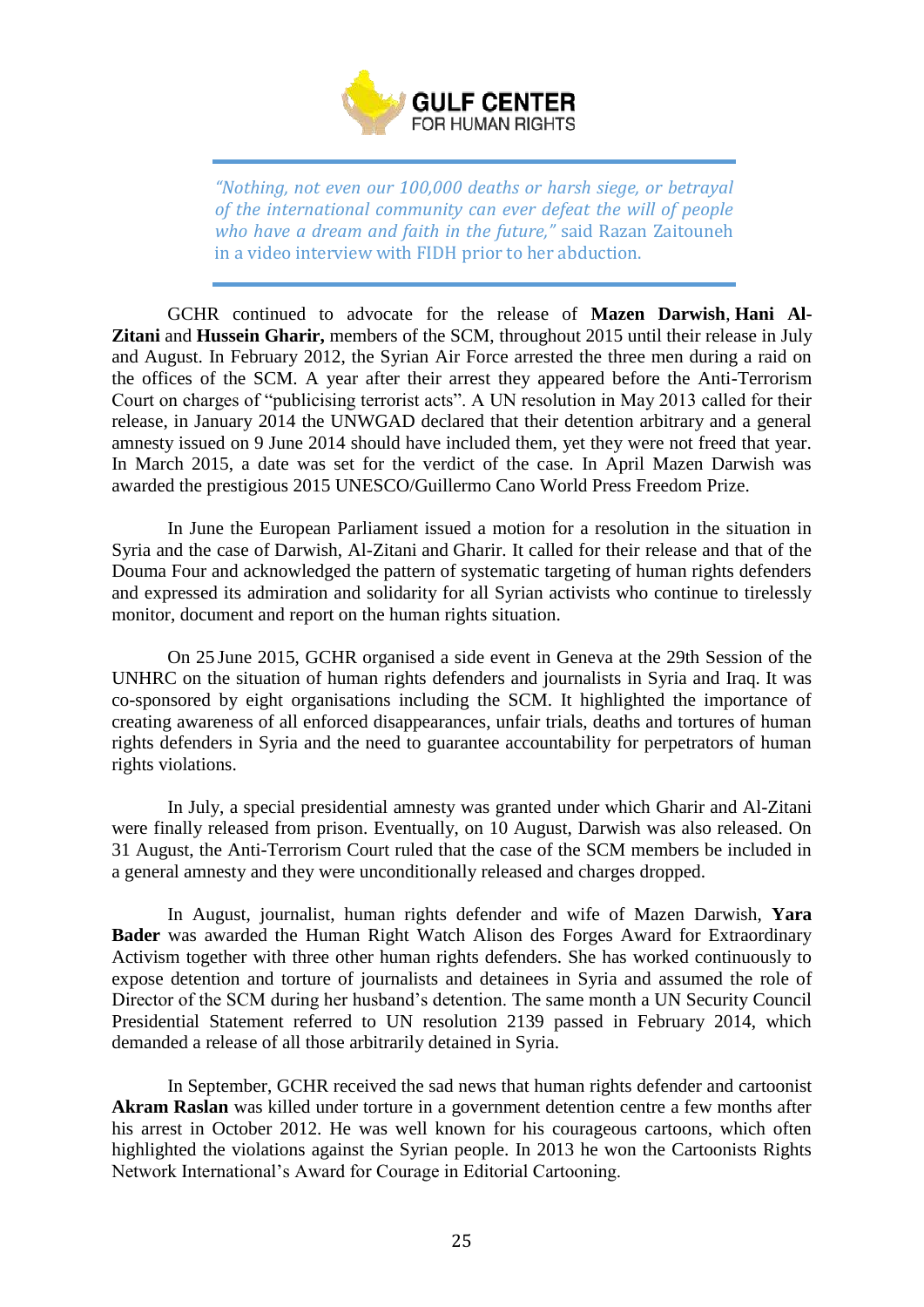

6 October 2015 marked the third anniversary of the enforced disappearance of human rights lawyer **Khalil Ma'touq** and his assistant and friend **Mohamed Zaza**. In October 2012 the men were arrested at a government checkpoint. Since then there has been no confirmation of their whereabouts however some reports claim they are being detained in Military Intelligence Branch 235 in Damascus which is notorious for poor and unhygienic living conditions. GCHR together with 50 other NGOs signed a joint statement calling for their immediate release.

On 7 October, 31 organisations including GCHR, made a statement urging authorities to disclose the whereabouts of detained freedom of expression advocate **Bassel Khartabil**, and to release him. He was arrested by Military Intelligence on 15 March 2012 and has been in detention ever since. Prior to his arrest, he used his technical expertise to promote freedom of speech and access to information on-line and he has received a number of awards. He was initially held in incommunicado detention and tortured for three weeks. A further statement was issued on his case by 22 organisations on 4 November. Reports received in late November suggest that since his disappearance he has been tried by a Military Field Court in Military Police Headquarters and may be facing the death penalty. On 20 November, 36 local and international organisations including GCHR again urged Syrian authorities to ensure his release and safe return to his family.

## **UNITED [ARAB EMIRATES](http://www.gc4hr.org/news/index/country/2)**

<span id="page-25-0"></span>Human rights defenders in the UAE face arrest, detention and ill treatment as the space for freedom of expression is increasingly narrowed. In January 2015 GCHR website was blocked by authorities and throughout the year online activists and bloggers were targeted. Arbitrary detention continued and members of the UAE94 remain in detention and their families have been targeted. GCHR's report on torture in prisons based on testimonies of those unjustly detained, detail the terrible conditions in which they are being imprisoned. An Omani blogger remained in detention in the UAE.

In January 2015, GCHR's website was blocked in the UAE. An attempt to access it was met with the message "Access to this site is currently blocked. The site falls under the Prohibited Content Categories of the UAE's Internet Access Management Policy". To mark World Day Against Cyber-Censorship, Reporters Without Borders launched "Operation Collateral Freedom" to mirror nine censored websites in 11 countries including GCHR's in UAE. Not only do local human rights defenders risk arrest and incommunicado detention in the UAE, but human rights defenders with other nationalities are at risk in the country. Omani blogger **Muawiya Al-Rawahi** was arbitrarily detained at the United Arab Emirates border on his way from Muscat on 24 February and was held incommunicado. Before his arrest he had criticised the ruling family in Abu Dhabi in his online postings. In May, GCHR issued a further appeal on his case following his transfer to solitary confinement in the notorious Al-Wathba prison. On 9 November 2015, Al-Rawahi was brought to hospital from prison. On the same day Al-Rawahi published a recording on social media sites saying that he had not received "fair treatment" from the UAE State Security Apparatus. ISS previously prevented him from receiving his medication for two months, and he was hospitalised for a week as a result. He said he had spent four months in solitary confinement and threatened harm to himself by saying, "If I cannot find fair treatment I will start a hunger strike or commit suicide." In June 2015, his mother had sent an appeal to authorities in the UAE and Oman to facilitate the provision of medication to her son.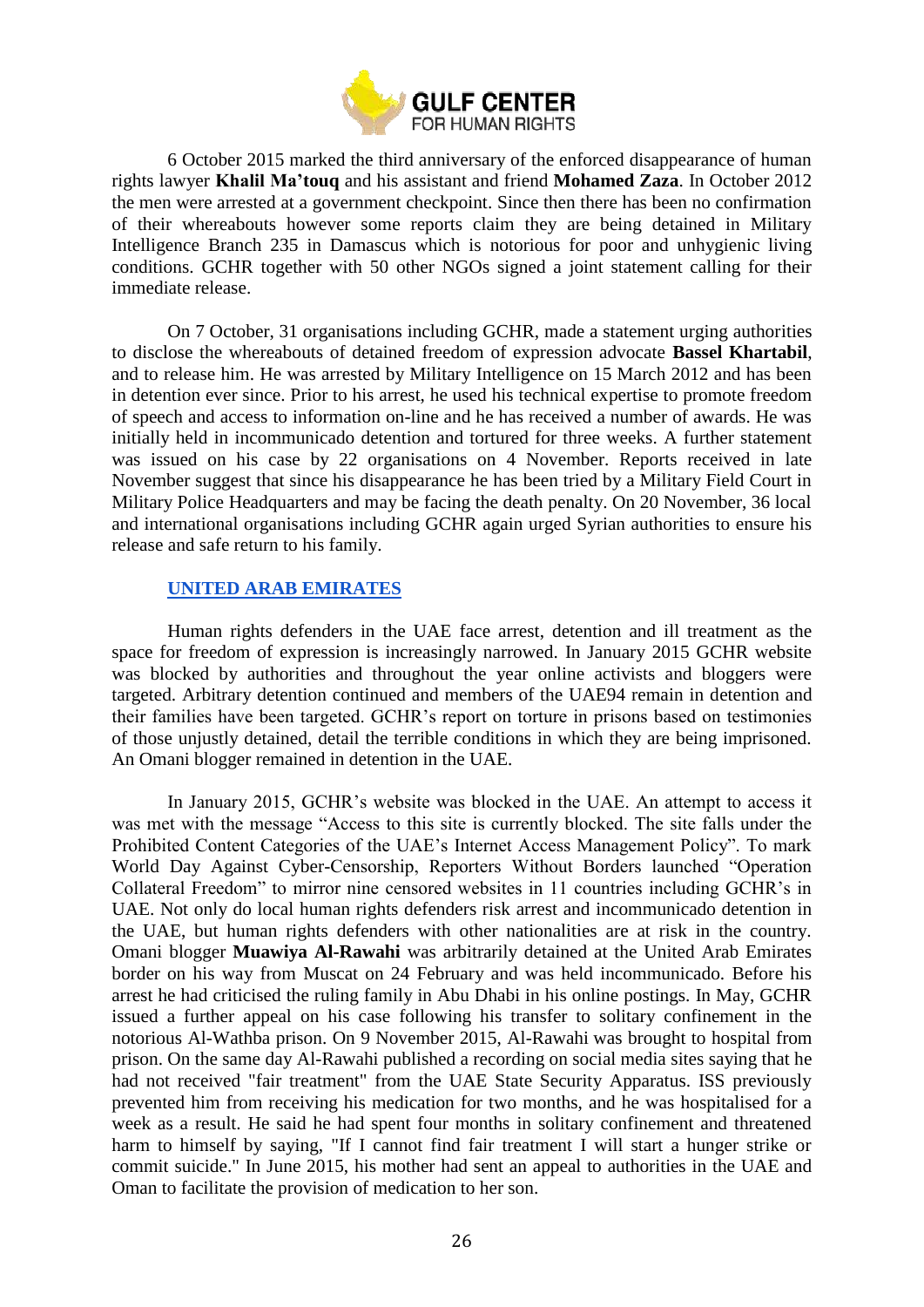

March 2015 marked the second anniversary of the trial of the UAE94, in a case that imprisoned dozens of government critics and reform activists in the UAE, including prominent human rights defenders, judges, academics, and student leaders. The UN Working Group on Arbitrary Detention concluded that the trial had deprived the defendants of their right to a fair trial enshrined in the Universal Declaration of Human Rights. A coalition of 13 organisations, including GCHR, issued a statement calling on the UAE government to release immediately and unconditionally all those imprisoned solely for peacefully exercising their rights to freedom of expression and association following this grossly unfair trial, as well as those who remain detained or imprisoned for publicising concerns about it.

In February, sisters of imprisoned UAE94 activists were subjected to enforced disappearance at the hands of the State Security Apparatus. The three sisters, **Asma Khalifa Al-Suwaidi**, **Maryam Khalifa Al-Suwaidi** and **Alyaziyah Khalifa Al-Suwaidi**, were summoned for questioning. The three have campaigned peacefully on-line for the release of their brother, one of the UAE94, **Dr. Issa Al-Suwaidi**, highlighting also his unfair trial and the human rights violations to which he was subjected by the authorities. The three women were released after several months on 15 May.

On 12 March 2015, GCHR launched a report "Torture and Abuse in Prisons in the United Arab Emirates"*,* at a side event at the UNHRC in Geneva. The report documents torture and abuse of prisoners belonging to the UAE94, 61 of whom remain in jail since July 2013, and details their testimony and evidence. It details a wide range of human rights violations, identifies cruel and degrading treatment to which the detainees were subjected, lists perpetrators and concludes with a list of recommendations including the establishment of an inquiry into the abuse and the release of all those imprisoned based on unfair trials.

On 18 August 2015, human rights defender **Dr. Nasser Bin Ghaith** was arrested by the State Security Authority at his workplace in Abu Dhabi. He was taken first to his home where a search was carried out and then to an unknown location. He is a respected economist and academic and was arrested in April 2011 with four other human rights defenders in a case known as the UAE5. They were charged with "publicly insulting" UAE's rulers and using a banned online political forum. Before his arrest in 2015 he had spoken out on-line against mass killing in Cairo in 2013. GCHR issued a further appeal on his case on 25 November 2015, as three months after his arrest his whereabouts remained unknown and he has had no access to a lawyer or his family.

In October 2015, human rights defender **Ahmed Mansoor**, one of the UAE5 and member of GCHR's Advisory Board, won the Martin Ennals Award for Human Rights Defenders. The award is given to human rights defenders who have shown deep commitment and face great personal risk as a result of their human rights work. However, due to a travel ban in place against him he was unable to attend the award ceremony in Geneva. For many years, Mansoor has been subjected to repeated harassment, intimidation and death threats from the state security apparatus, as well as media smear campaigns. In 2011 his passport was confiscated and since then, despite being released and pardoned of the charges brought against, him the authorities have refused to return his passport. In September the Jury of the Martin Ennals Award issued a statement urging the authorities to lift the travel ban against him so that he could travel to the award ceremony but this fell on deaf ears.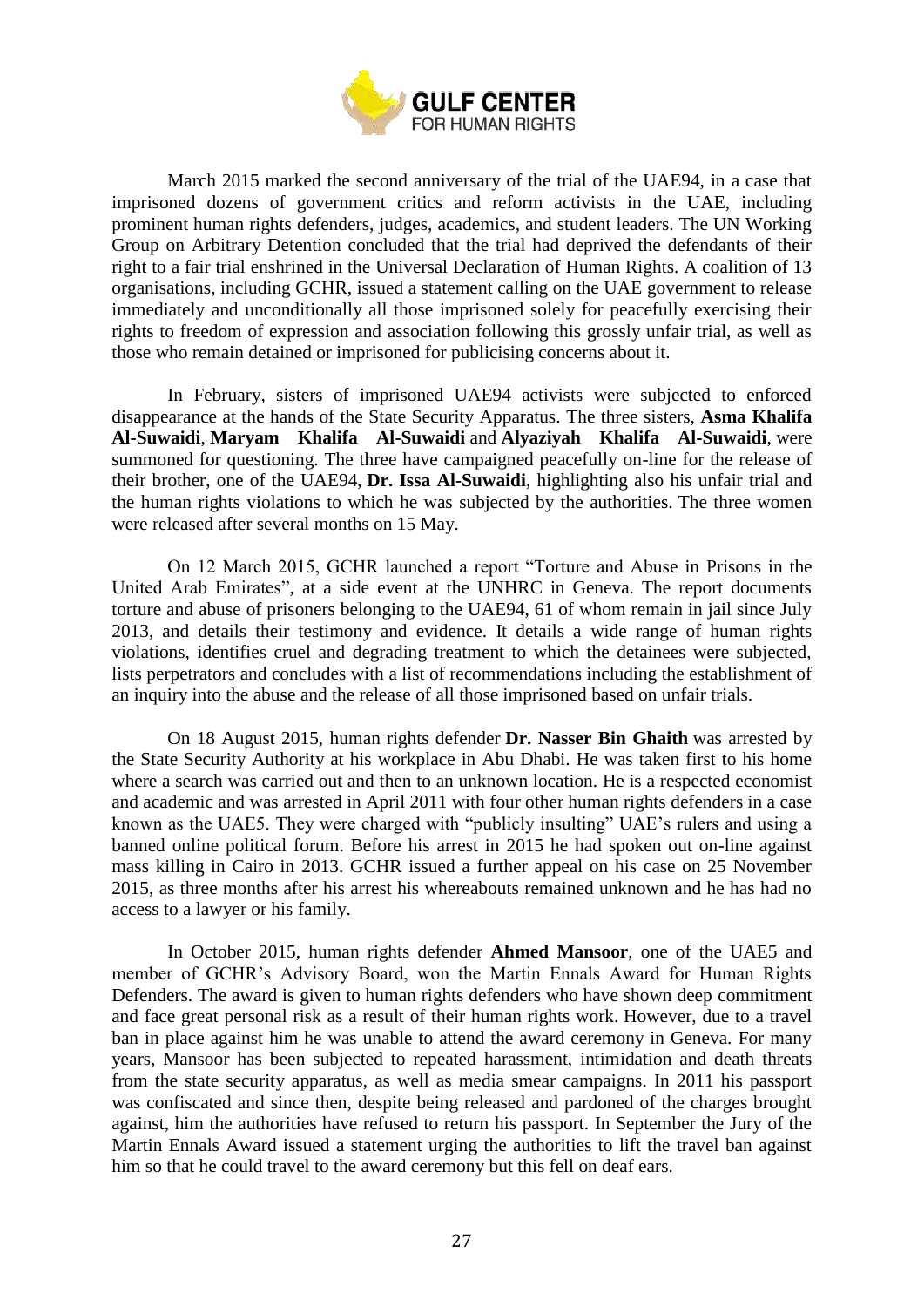

# **[YEMEN](http://www.gc4hr.org/news/index/country/1)**

<span id="page-27-0"></span>War-torn Yemen continues to be a violent and dangerous place both for civilians and human rights defenders. Human rights violations take place continuously at the hands of all sides to the conflict. Those who speak out and exercise their right to freedom of expression are particularly under threat. 2015 saw the murder of prominent journalist **Abdulkarim Al-Khaiwani**. After the Saudi bombing campaign began in March, GCHR issued a report on the situation of journalists and human rights defenders. It also held two side events at the UNHRC which highlighted the dire situation in Yemen.

On 18 March 2015, journalist and activist **Abdulkarim Al-Khaiwani** was murdered in Sanaa. Armed men on motorbikes gunned him down as he left his home. He was a prominent journalist and former editor-in-chief of the pro-democracy online newspaper *Al-Shoura*. He advocated for the right to freedom of expression and wrote about government corruption. He was awarded the Special Award for Human Rights Journalism Under Threat by Amnesty International in 2008. He suffered regular threats, attacks and imprisonment as a result of his writing. He was sentenced to one year in prison in 2004, and was abducted and tortured in 2007. In 2008, he was sentenced to six years in prison, a sentence which was eventually suspended after a pardon was granted in 2009. His brutal murder is stark evidence of the dangerous environment in which journalists in Yemen work.

In advance of World Freedom Press Day on 3 May, GCHR launched its special human rights report entitled *"Y*emeni journalists and human rights defenders at risk during wartime*."* The report provides background on the political context and the conflict in the country in the aftermath of the 18 March 2011 revolution and highlights the deterioration of security conditions since the bombing campaign began in March 2015. It discusses the situation of media freedom and the challenges facing journalist who are increasingly targeted. It concludes with a set of of recommendations to the Arab League member states and all conflicted parties in Yemen to take all necessary steps toward peace and negotiations in respect of human rights and safety for Yemeni human rights defenders.

On 22 June 2015, at the  $29<sup>th</sup>$  session of the UNHRC, GCHR organised a side event co-sponsored by CIVICUS, Freedom House, the Arabic Network for Human Rights Information (ANHRI) and Sisters Arab Forum (SAF), on the situation of human rights defenders and journalists during wartime in Yemen. The event was attended by NGOs, member state representatives, the Office of the High Commissioner for Human Rights, UNESCO and others. Throughout the event, all panelists confirmed and reiterated their call for accountability and the cessation of violence on all sides.

In September at the 30<sup>th</sup> session of the UNHRC, Human Rights Watch, Amnesty International, GCHR, the Cairo Institute for Human Rights Studies (CIHRS) and FIDH organised a side event focused on Yemen entitled **"**Civilians & Rights Activists Under Fire - Addressing impunity that fuels the humanitarian crisis*".* Speakers talked about the targeting of civilians in the on-going war in Yemen and about the imminent risks that human rights defenders in the country face from all parties to the conflict. All participants reiterated the need for a peaceful outcome to the conflict and the end of violence in the country.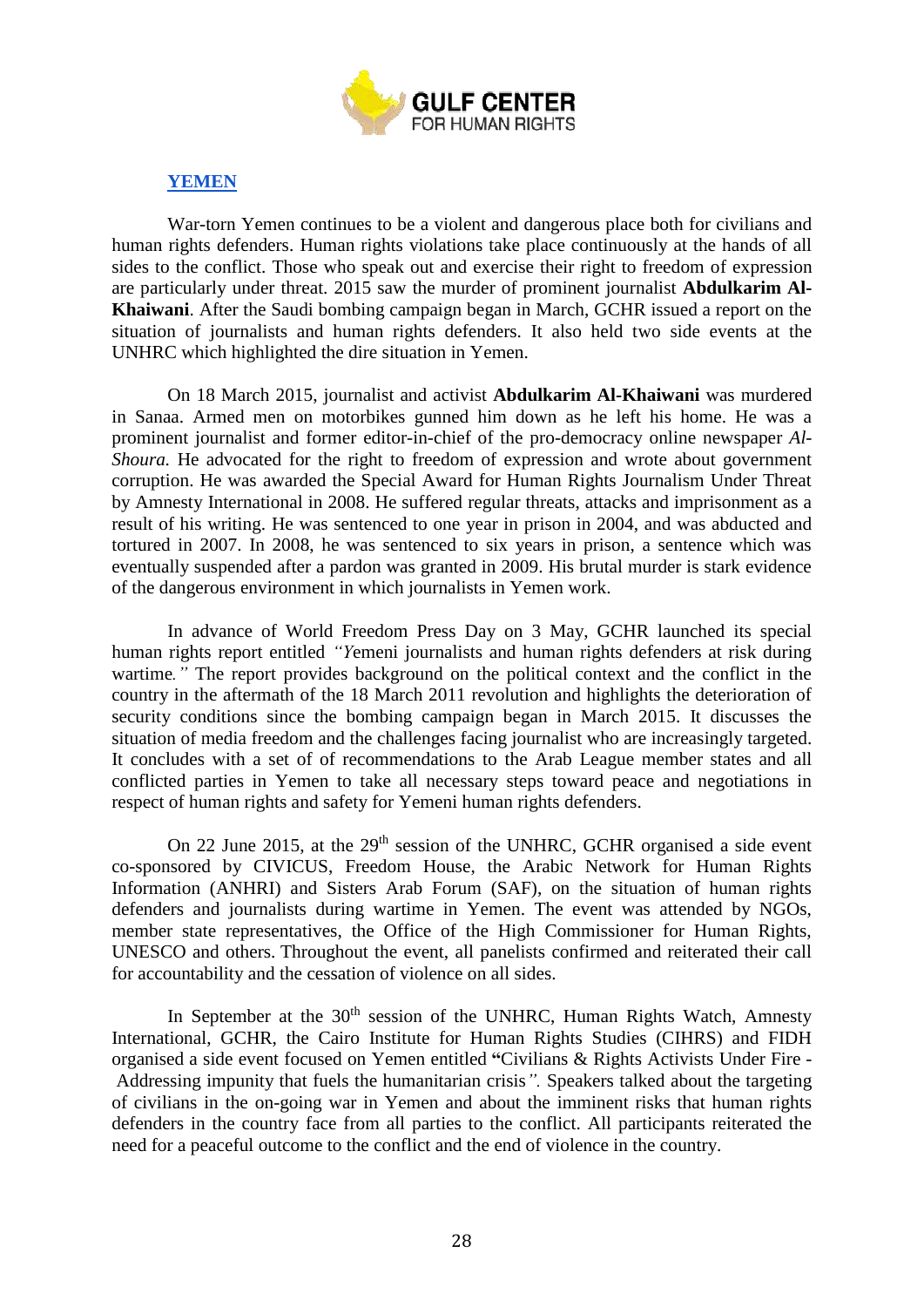

# <span id="page-28-0"></span>**3. CONCLUSION**

The human rights situation continued to remain grave in 2015 as human rights defenders in the Gulf region and neighbouring countries continued to be targeted on a daily basis. They go about their peaceful and legitimate human rights work bravely despite being faced with threats of arrest, intimidation, judicial harassment, and violence. Civil society organisations strive to ensure an open and safe environment where human rights can be promoted.

Many human rights defenders in detention suffered under appalling conditions. In Bahrain in March 2015 the situation reached a crisis point as prisoners were subjected to beatings and ill treatment, sparking a series of hunger strikes. In Iran fears mounted for the health of women human rights defenders detained in Evin prison. In Syria enforced disappearance and incommunicado detention continued to plague human rights defenders. At the close of 2015 many human rights defenders remain arbitrarily detained or missing, including some collective cases known as the Bahrain 13, Syria's Douma Four and many of the UAE94.

Conflict in many Gulf and neighbouring countries continued throughout 2015, most notably in Iraq, Syria and Yemen, and the general human rights situation deteriorated as both state and non-state actors committed atrocities.

Freedom of expression violations remained a serious human rights issue in 2015 as those who exercised their right to freedom of expression and opinion were targeted. In recent years there has been an increase in the targeting of those posting on-line, a trend which continued throughout 2015 particularly evidenced by cases of on-line activists persecuted in Bahrain, Oman, Saudi Arabia, Syria and UAE, including through the use of Cyber-Crime laws.

Despite the overall critical situation, there were some positive human rights developments in 2015 including the albeit limited granting of women's right to vote in municipal elections in Saudi Arabia and the release of the SCM members in Syria. On an international stage Sweden's refusal to renew military contracts with Saudi Arabia and the UK government cancelling its bid to supply services to Saudi prisons were welcome moves.

Human rights defenders are more enabled to document human rights violations as NGOs such as GCHR training in human rights mechanisms, capacity building, documentation, security and protection, among other topics. When advocacy is targeted to allies and influential actors, human rights defenders receive international recognition, ultimately offering a measure of protection.

2016 marks the 50th anniversary of the adoption of the International Covenant on Civil and Political Rights and the International Covenant on Economic Social and Cultural Rights and there is an international UN campaign to ensure their ratification and promotion. Let it be an opportunity for the authorities in Gulf and neighbouring countries to improve the human rights situation and ensure a safe environment for human rights defenders.